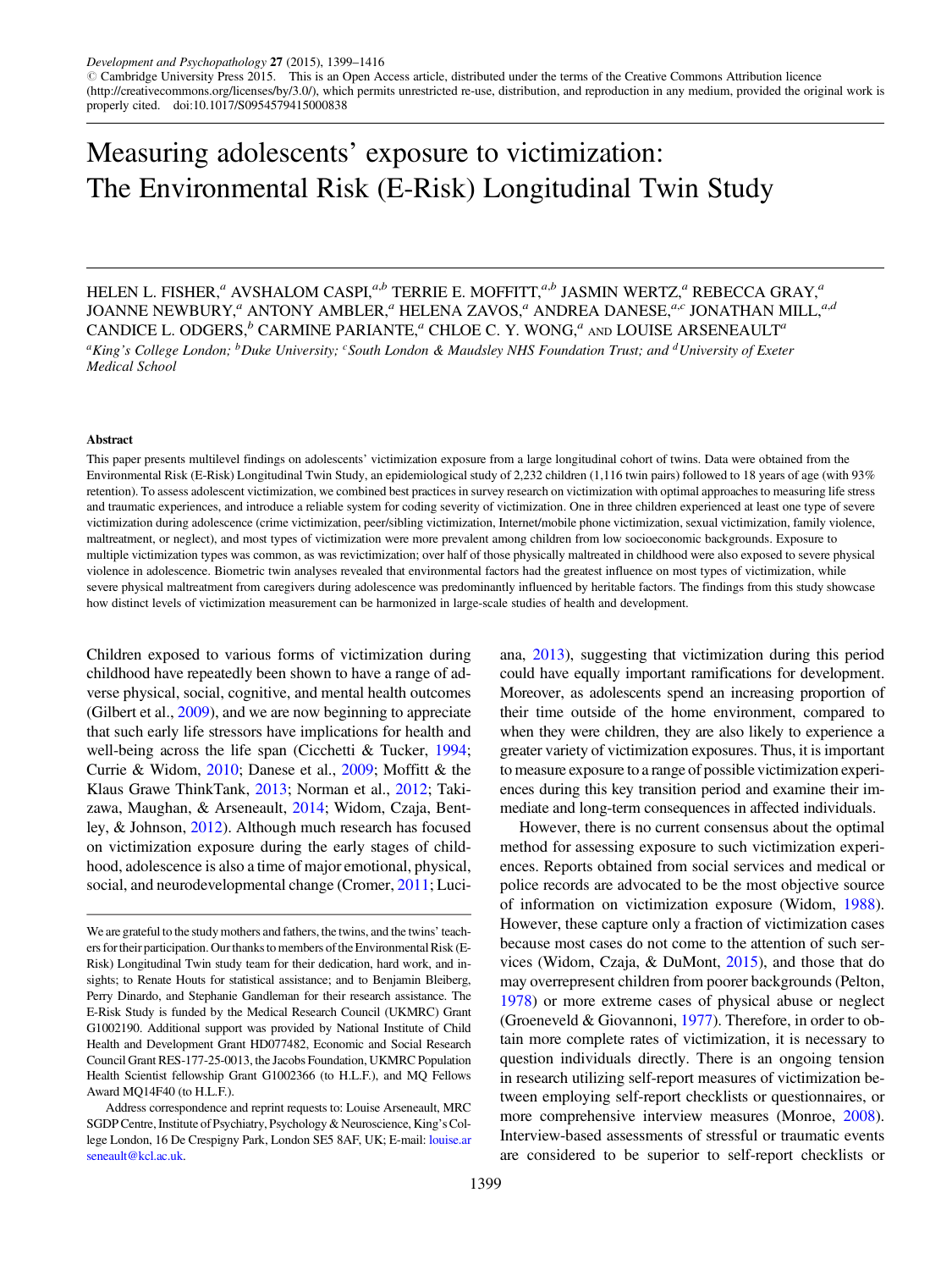structured questionnaires (Brown, [1989;](#page-15-0) Dohrenwend, [2006](#page-16-0); Gorman, [1993;](#page-16-0) Monroe, [2008](#page-16-0); Paykel, [2001](#page-16-0)), because interviews are believed to be less influenced by respondent bias and subjective interpretation of questionnaire items (Dohrenwend, [2006;](#page-16-0) Grant, Compas, Thurm, McMahon, & Gipson, [2004](#page-16-0); Hepp et al., [2006](#page-16-0); Monroe & McQuaid, [1994](#page-16-0)), thus providing more precision and reliability when measuring relevant exposures. Nonetheless, published research into childhood and adolescent stress exposure has predominantly utilized self-report checklists or questionnaires (Grant et al., [2004](#page-16-0)). Resistance to using interviews has mainly revolved around the considerable time and resources required to administer these forms of assessment (Dohrenwend, [2006](#page-16-0)). Thus, interview-based measures have often been considered unfeasible for large-scale epidemiological studies. Hence, in order for the field to move forward, a compromise needs to be reached between these two levels of measurement: self-report questionnaires and checklists derived from large-sample survey methodology, with their greater cost-effectiveness and scalability; and interview-based measures of victimization derived from small-sample clinical methodology, with their more in-depth coverage and investigator-based rating systems.

In this paper, we describe adolescent victimization in a large-scale epidemiological twin study using a method that combined a standardized survey with a more in-depth contextual coding system. Specifically, we started by adapting the Juvenile Victimization Questionnaire (JVQ; Finkelhor, Hamby, Turner, & Ormrod, [2011](#page-16-0); Hamby, Finkelhor, Ormrod, & Turner, [2004](#page-16-0)) as a clinical interview. The JVQ is a standardized questionnaire that has been used to obtain a wide range of self-reported victimization experiences from large samples of adolescents in both the United Kingdom (Radford, Corral, Bradley, & Fisher, [2013](#page-16-0)) and the United States (Finkelhor, Hamby, Ormrod, & Turner, [2005\)](#page-16-0). However, the data derived from the JVQ are essentially a count of the items the respondent endorses and may lack sufficient detail to determine the severity of victimization experienced or to evaluate the context in which the victimization occurred. These missing features are considered to be desirable to grasp the fuller picture of victimization exposure (Barnett, Manly, & Cicchetti, [1993](#page-15-0); Brown, [1974](#page-15-0); Brown & Harris, [1978](#page-15-0)). Severity of exposure, in particular, has been shown to predict later psychopathology (Clemmons, Walsh, DiLillo, & Messman-Moore, [2007](#page-15-0); Fergusson, Boden, & Horwood, [2008](#page-16-0); Schilling, Aseltine, & Gore, [2008\)](#page-16-0). Therefore, we utilized the existing questions from the JVQ but administered these as part of an interview in which respondents provided detailed descriptions of their victimization experiences. These descriptions were coded by an independent panel of expert raters using a coding system adapted from the Childhood Experience of Care and Abuse Interview (Bifulco, Brown, & Harris, [1994;](#page-15-0) Bifulco, Brown, Neubauer, Moran, & Harris, [1994](#page-15-0)), which provides standardized anchor points for determining severity of exposure within the relevant context. It is hoped that our pragmatic approach to blending two leading traditions in the assessment of victimization will enable

future researchers to more fully explore the role of multiple types of victimization in the etiology of physical and mental health.

This paper has two main aims. First, we detail this combined approach to assessing adolescent victimization and present the reliability of its implementation in a longitudinal cohort of twin children. Second, we reportinitial findings concerning the prevalence of different types of severe victimization using this combined assessment method, along with their co-occurrence (polyvictimization), and recurrence from childhood to adolescence (revictimization), and we examine how demographic factors influence variability in exposure. We also exploit the twin design of our study to explore the relative genetic and environmental influences on exposure to each type of adolescent victimization experience.

## Method

## Study cohort

Participants were members of the Environmental Risk (E-Risk) Longitudinal Twin Study, which tracks the development of a birth cohort of 2,232 British children. The sample was drawn from a larger birth register of twins born in England and Wales in 1994–1995 (Trouton, Spinath, & Plomin, [2002](#page-17-0)). Full details about the sample are reported elsewhere (Moffitt & the E-Risk Study Team, [2002\)](#page-16-0). Briefly, the E-Risk sample was constructed in 1999–2000, when 1,116 families (93% of those eligible) with same-sex 5-year-old twins participated in home-visit assessments. This sample comprised 55% monozygotic (MZ) and 45% dizygotic (DZ) twin pairs; sex was evenly distributed within zygosity (49% male). Families were recruited to represent the UK population of families with newborns in the 1990s, on the basis of residential location throughout England and Wales and mother's age. Teenaged mothers with twins were overselected to replace high-risk families who were selectively lost to the register through nonresponse. Older mothers having twins via assisted reproduction were underselected to avoid an excess of well-educated older mothers.

At follow-up, the study sample represents the full range of socioeconomic conditions in the United Kingdom, as reflected in the families' distribution on a neighborhood-level socioeconomic index (A Classification of Residential Neighbourhoods [ACORN], developed by CACI Inc. for commercial use in Great Britain; Odgers, Caspi, Russell, et al., [2012](#page-16-0)). ACORN uses census and other survey-based geodemographic discriminators to classify enumeration districts (-150 households) into socioeconomic groups ranging from "wealthy achievers" (Category 1), with high incomes, large single-family houses, and access to many amenities, to "hard-pressed" neighborhoods (Category 5), dominated by government-subsidized housing estates, low incomes, high unemployment, and single parents. ACORN classifications were geocoded to match the location of each E-Risk study family's home (Odgers, Caspi, Bates, Sampson, &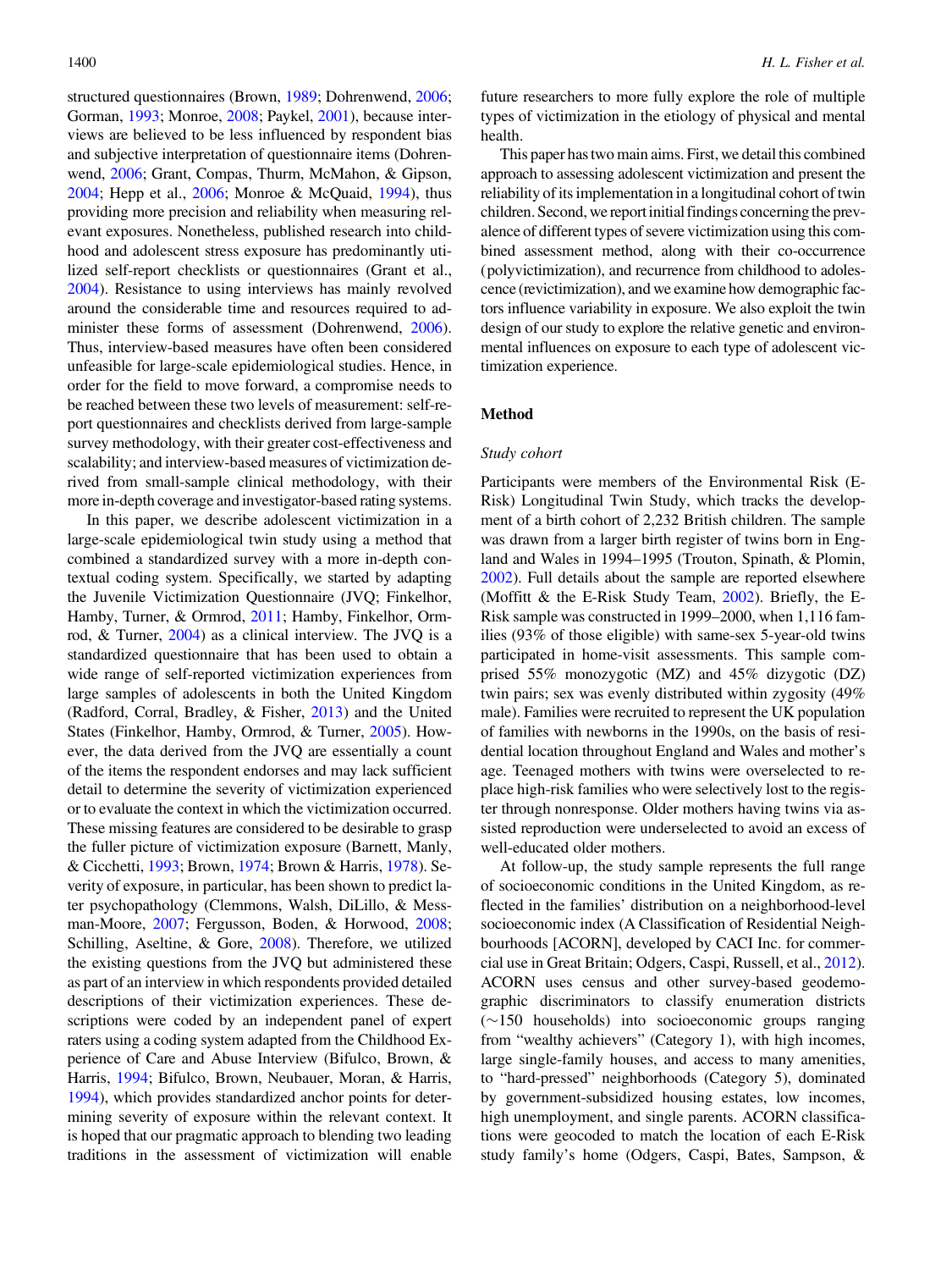Moffitt, [2012](#page-16-0)). E-Risk families' ACORN distribution closely matches that of households nationwide: 25.6% of E-Risk families live in "wealthy achiever" neighborhoods compared to 25.3% nationwide; 5.3% versus 11.6% live in "urban prosperity" neighborhoods; 29.6% versus 26.9% live in "comfortably off" neighborhoods; 13.4% versus 13.9% live in "moderate means" neighborhoods; and 26.1% versus 20.7% live in "hard-pressed" neighborhoods. E-Risk underrepresents "urban prosperity" neighborhoods because such households are likely to be childless.

Follow-up home visits were conducted when the children were aged 7 (98% participation), 10 (96% participation), 12 (96% participation), and, most recently in 2012–2014, 18 years (93% participation). There were 2,066 children who participated in the E-Risk assessments at age 18, and the proportions of MZ (55%) and male same-sex (47%) twins were almost identical to those found in the original sample at age 5. The average age of the twins at the time of the assessment was 18.4 years  $(SD = 0.36)$ ; all interviews were conducted after the 18th birthday. There were no differences between those who did and did not take part at age 18 in terms of socioeconomic status (SES) assessed when the cohort was initially defined ( $\chi^2 = 0.86$ ,  $p = .65$ ), age 5 IQ scores (t = 0.98,  $p = .33$ ), or age 5 internalizing or externalizing behavior problems ( $t = 0.40$ ,  $p = .69$  and  $t = 0.41$ ,  $p = .68$ , respectively). Home visits at ages 5, 7, 10, and 12 years included assessments with participants as well as their mother (or primary caretaker); the home visit at age 18 included interviews only with the participants. Each twin participant was assessed by a different interviewer.

The Joint South London and Maudsley and the Institute of Psychiatry Research Ethics Committee approved each phase of the study. Parents gave informed consent and twins gave assent between 5 and 12 years and then informed consent at age 18.

## Assessment of victimization exposure between ages 12 and 18

JVQ interview. At age 18, participants were interviewed faceto-face about exposure to a range of adverse experiences between 12 and 18 years using the JVQ (Finkelhor et al., [2011](#page-16-0); Hamby et al., [2004](#page-16-0)), adapted as a clinical interview. The JVQ has good psychometric properties (Finkelhor et al., [2005](#page-16-0)) and was used in the United Kingdom National Society for the Prevention of Cruelty to Children (NSPCC) national survey (Radford et al., [2011](#page-16-0), 2013), thereby providing important benchmark values for comparisons with our cohort. Our adapted JVQ comprised 45 questions covering different forms of victimization grouped into seven categories: crime victimization, peer/sibling victimization, Internet/mobile phone victimization, sexual victimization, family violence, maltreatment, and neglect. The interview schedule used in this study is provided in supplementary materials Part I.

Within each pair of twins in our cohort, cotwins were interviewed separately by a different interviewers and were assured of the confidentiality of their responses. The participants were advised that confidentiality would only be broken if they told the interviewers that they were in immediate danger of being hurt, and in such situations, the project leader would be informed and would contact the participant to discuss a plan for safety.

Each JVQ question was asked for the period "since you were 12." Age 12 is a salient age for our participants because it is the age when British children leave primary school to enter secondary school. Participants were given the option to say "yes" or "no" as to whether each type of victimization had occurred in the reporting period. Interviewers could rate each item "maybe" if the participant seemed unsure or hesitant in his or her response or the interviewer was not convinced that the participant understood the question or was paying attention. Items rated as "maybe" were recoded as "no" or "yes" by the rating team based on the notes provided by the interviewers. When insufficient notes were available, then these responses were recoded conservatively as a "no." Consistent with the JVQ manual (Finkelhor et al., [2011](#page-16-0); Hamby et al., [2004\)](#page-16-0), participants were coded as 1 if they reported any experience within each type of victimization category or 0 if none of the experiences within the category were endorsed. If an experience was endorsed within a victimization category, follow-up questions were asked concerning how old the participant was when it (first) happened, whether the participant was physically injured in the event, whether the participant was upset or distressed by the event, and how long it went on for (by marking the number of years on a Life History Calendar; Caspi et al., [1996\)](#page-15-0). In addition, the interviewer wrote detailed notes based on the participant's description of the worst event. If multiple experiences were endorsed within a victimization category, the participant was asked to identify and report about his or her worst experience.

Victimization dossiers. All information from the JVQ interview was compiled into victimization dossiers. Using these dossiers, each of the seven victimization categories was rated by an expert in victimology (Dr. Helen Fisher) and 3 other members of the E-Risk team who were trained on using the rating criteria. Ratings were made using a 6-point scale:  $0 = not exposed$ , then 1–5 for increasing levels of severity. The anchor points for these ratings were adapted from the coding system used for the Childhood Experience of Care and Abuse interview (CECA; Bifulco, Brown, & Harris, [1994;](#page-15-0) Bifulco, Brown, Neubauer, et al., [1994\)](#page-15-0), which has good interrater reliability (Bifulco, Brown, & Harris, [1994](#page-15-0); Bifulco, Brown, Lillie, & Jarvis, [1997\)](#page-15-0). The CECA is a comprehensive semistructured interview whose standardized coding system attempts to improve the objectivity of ratings by basing them on the coder's perspective (rather than relying on the participant's judgment) and focusing on concrete descriptions rather than perceptions or emotional responses to the questions, together with considering the context in which the adverse experience occurred. This standardization of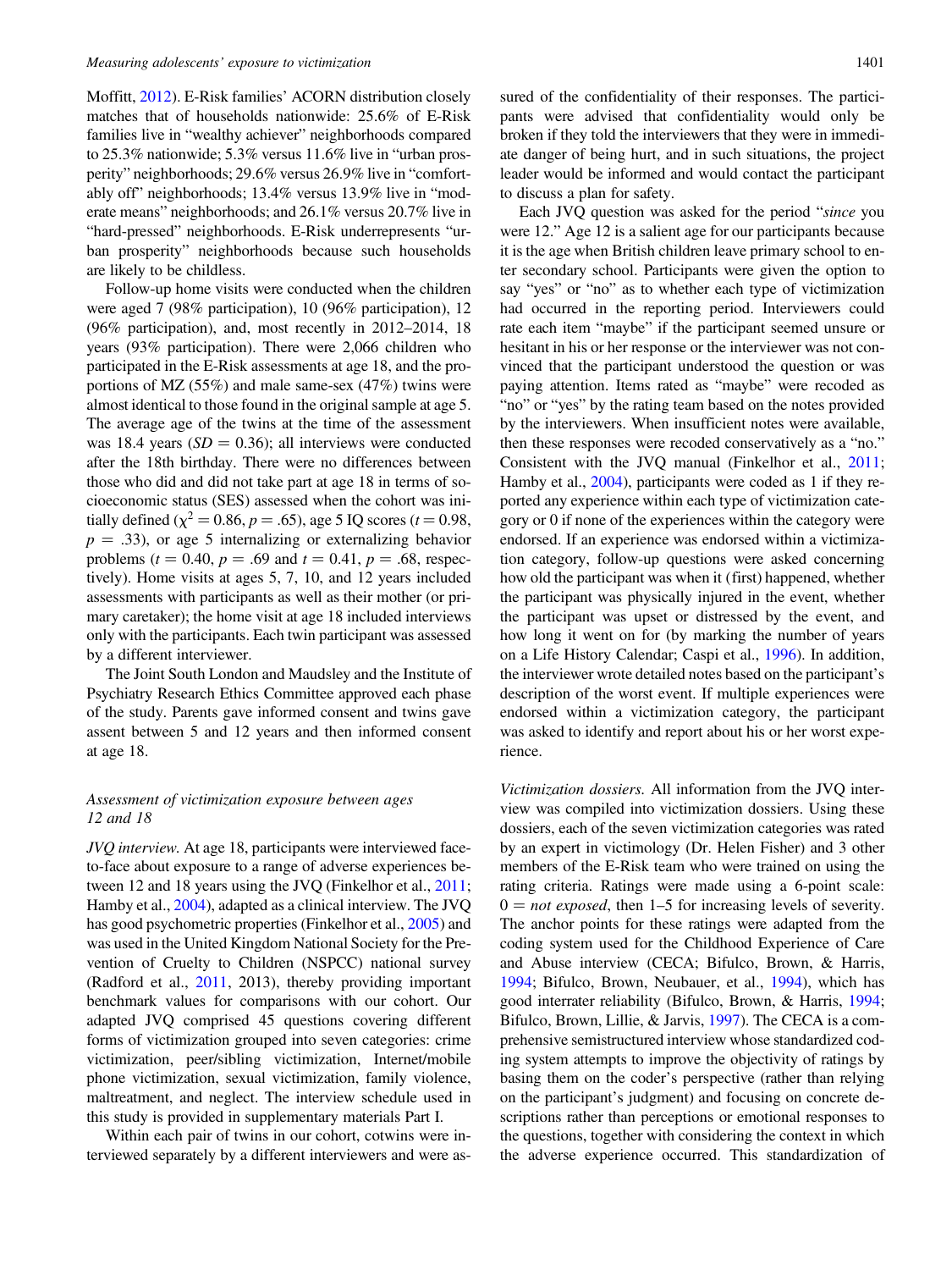victimization definitions and severity ratings is also crucial to ensure consistency across research groups and disciplines to improve the comparability of findings from different studies (Barnett et al., [1993\)](#page-15-0).

In our adapted coding scheme, the anchor points of the scale differ for each victimization category, with some focused more on the severity of physical injury that is likely to have been incurred during victimization exposure (crime victimization, family violence, and maltreatment), while others are more focused on the frequency of occurrence of victimization (peer/sibling victimization and Internet/mobile phone victimization), the physical intrusiveness of the event (sexual victimization), or the pervasiveness of the effects of victimization (neglect). This reflects the different ways in which severity has previously been defined for different types of victimization (Barnett et al., [1993;](#page-15-0) Bifulco, Brown, & Harris, [1994](#page-15-0)). (Given that our sample comprises twins, we also coded if any of the victimization events experienced by each twin had been perpetrated by their cotwin because it is possible that growing up with a genetically related, sameage child could increase or decrease sibling victimization rates.) Finally, we evaluated whether each participant was exposed to any physical violence, whether in the family, by peers, or by people in the wider environment, based on the entire dossier of victimization experiences. This "any physical violence" exposure variable was also rated on a 6-point scale:  $0 = not exposed$ , then 1–5 for increasing levels of severity, with severity linked to frequency of occurrence of noninjurious physical attacks at the lower end of the scale (1–3) and the likelihood of incurring an injury and the seriousness of this injury indicating severity at the upper end of the scale (4–5). This rating included violence directed toward the participants themselves as well as violence they witnessed between other people. A copy of our coding scheme is provided in supplementary materials Part II. Each twin's dossier was evaluated separately, and we did not use information provided in the cotwin's dossier about his or her own or shared victimization experiences to rate direct or witnessed violence exposure for the target twin.

Reliability. The first 26 victimization dossiers were coded by all raters to provide training on the use of the severity rating scales and to develop consistency in the application of the anchor points to real-life experiences. Rating discrepancies were discussed by the group and consensus ratings agreed upon. Interrater reliability was conducted on the next 90 dossiers (approximately 4% of the total sample) with four raters independently scoring all of these dossiers. High levels of interrater reliability were achieved for the severity ratings for all forms of victimization: crime victimization (intraclass correlation coefficient [ICC] = 0.89,  $p < .001$ ), peer/sibling victimization (ICC = 0.91,  $p < .001$ ), Internet/mobile phone victimization (ICC = 0.90,  $p < .001$ ), sexual victimization (ICC = 0.87,  $p < 0.001$ ), family violence (ICC = 0.93,  $p < 0.001$ ), maltreatment (ICC = 0.90,  $p < .001$ ), neglect  $(ICC = 0.74, p < .001)$ , and any physical violence exposure

 $(ICC = 0.82, p < .001)$ . The remaining dossiers were divided between the four raters in a series of batches of around 100 each, and the raters met at the end of rating each batch to discuss difficult ratings and to reach consensus about any uncertain cases. A random selection of 20 dossiers from each batch of 400 rated (5 per rater per batch) was independently rated by a psychologist with expertise in interviewing children and adolescents. Any discrepancies of two points or more on any of the scales were discussed with the rating team and a consensus reached about the final ratings. In addition, all dossiers with ratings of 4 or 5 for any physical violence exposure were independently reviewed by a child psychologist and any discrepancies discussed with the main rating team and a consensus reached about the final any physical violence exposure rating.

For reporting purposes in this article, the ratings for each type of victimization were then grouped into three classes:  $0 = no$  exposure (score of 0),  $1 = some$  exposure (score of 1, 2, or 3), and  $2 =$  severe exposure (score of 4 or 5) due to small numbers for some of the rating points. Combining ratings of 4 and 5 is also consistent with previous studies using the CECA, which have collapsed comparable scale values to indicate presence of "severe" abuse (e.g., Bifulco, Brown, & Harris, [1994;](#page-15-0) Bifulco et al., [1997](#page-15-0); Bifulco, Brown, Moran, Ball, & Campbell, [1998;](#page-15-0) Fisher, Bunn, Jacobs, Moran, & Bifulco, [2011\)](#page-16-0).

## Childhood SES

Participants' family SES was defined using a standardized composite of parents' income, education, and social class ascertained at childhood phases of the study, which loaded significantly onto one latent factor (Trzesniewski, Moffitt, Caspi, Taylor, & Maughan, [2006](#page-17-0)). The latent factor was divided in tertiles. Thus, of participants who were interviewed at age 18, 33% were characterized as living in a low-SES situation during childhood.

## Measures of victimization exposure up to age 12

Exposure to several types of victimization was assessed repeatedly when the children were 5, 7, 10, and 12 years of age, and dossiers have been compiled for each child with cumulative information about exposure to domestic violence between the mother and her partner; frequent bullying by peers; physical maltreatment by an adult (including sexual abuse); and physical neglect. The E-Risk team has previously reported evidence on the reliability and validity of the measures of domestic violence (Moffitt et al., [1997](#page-16-0)), bullying (Arseneault et al., [2006](#page-15-0); Shakoor et al., [2011](#page-16-0)), and physical maltreatment (Jaffee, Caspi, Moffitt, Polo-Tomas, et al., [2004](#page-16-0); Jaffee, Caspi, Moffitt, Polo-Tomas, & Taylor, [2007](#page-16-0)), and all the measures are outlined briefly below.

Physical domestic violence. Mothers reported about perpetration of and victimization involving 12 forms of physical vio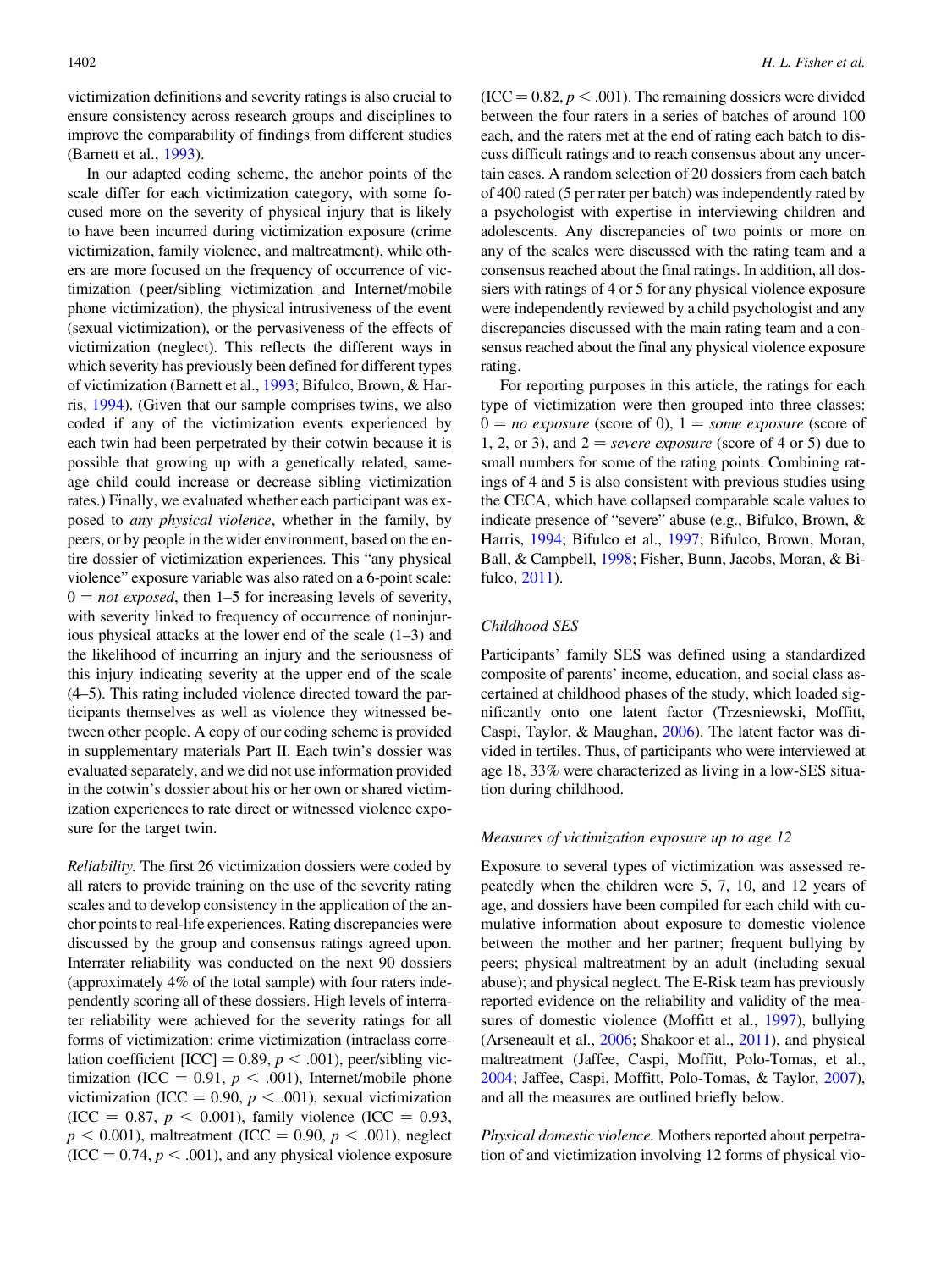lence (e.g., slapping, hitting, kicking, and strangling) from the Conflict Tactics Scale (Straus, [1990](#page-16-0)), on three assessment occasions during the child's first decade of life (when the children were 5, 7, and 10 years of age). Reports of either perpetration or victimization constituted evidence of physical domestic violence. Families in which no physical violence took place were coded as 0 (55.2%); families in which physical violence took place on one occasion were coded as 1 (28.0%); and families in which physical violence took place on multiple occasions were coded as 2 (16.8%).

Bullying by peers. Experiences of victimization by bullies were assessed using both mothers' and children's reports. During the interview, the following standard definition of bullying was read out:

Someone is being bullied when another child (a) says mean and hurtful things, makes fun, or calls a person mean and hurtful names; (b) completely ignores or excludes someone from their group of friends or leaves them out on purpose; (c) hits, kicks, or shoves a person, or locks them in a room; (d) tells lies or spreads rumors about them; and (e) other hurtful things like these. We call it bullying when these things happen often, and when it is difficult to make it stop. We do not call it bullying when it is done in a friendly or playful way.

Mothers were interviewed when children were 7, 10, and 12 years old and asked whether either twin had been bullied by another child, responding never, yes, or frequently. We combined mothers' reports at child age 7 and 10 to derive a measure of victimization during primary school. Mothers' reports when the children were 12 years old indexed victimization during secondary school. During private interviews with the children when they were 12 years old, the children indicated whether they had been bullied by another child during primary or secondary school. When a mother or a child reported victimization, the interviewer asked her to describe what happened. Notes taken by the interviewers were later checked by an independent rater to verify that the events reported could be classified as instances of bullying operationally defined as evidence of (a) repeated harmful actions, (b) between children, and (c) where there is a power differential between the bully and the victim (Shakoor et al., [2011](#page-16-0)). Although interrater reliability between mothers and children was only modest ( $\kappa = 0.20{\text -}0.29$ ), reports of victimization from both informants were similarly associated with children's emotional and behavioral problems, suggesting that each informant provides a unique but meaningful perspective on bullying involvement (Shakoor et al., [2011](#page-16-0)). We thus combined mother and child reports of victimization to capture all instances of bullying victimization for primary and secondary school separately: reported as not victimized by both mother and child; reported by either mother or child as being occasionally victimized; and reported as being occasionally victimized by both informants or as frequently victimized by either mother or child or both (Bowes et al., [2013](#page-15-0)). We then combined these primary and secondary

school ratings to create a bullying victimization variable for the entire childhood period (5–12 years). Children who were never bullied in primary or secondary school or occasionally bullied during one of these time periods were coded as 0 (55.5%); children who were occasionally bullied during primary and secondary school, or frequently bullied during one of these time periods were coded as 1 (35.6%); and children who were frequently bullied at both primary and secondary school were coded as 2 (8.9%).

Physical harm by an adult. When the twins were aged 5, 7, 10, and 12, their mothers were interviewed about each twin's experience of intentional harm by an adult. At age 5 we used the standardized clinical protocol from the MultiSite Child Development Project (Dodge, Bates, & Pettit, [1990;](#page-16-0) Lansford et al., [2002\)](#page-16-0). At ages 7, 10, and 12 this interview was modified to expand its coverage of contexts for child harm. Interviews were designed to enhance mothers' comfort with reporting valid child maltreatment information, while also meeting researchers' responsibilities for referral under the UK Children Act. Specifically, mothers were asked whether either of their twins had been intentionally harmed (physically or sexually) by an adult or had contact with welfare agencies. If caregivers endorsed a question, interviewers made extensive notes on what had happened, and indicated whether physical and/or psychological harm had occurred. Under the UK Children Act, our responsibility was to secure intervention if maltreatment was current and ongoing. Such intervention on behalf of E-Risk families was carried out with parental cooperation in all but one case. No families left the study following intervention.

Over the years of data collection, the study developed a cumulative profile for each child, comprising the caregiver reports, recorded debriefings with interviewers who had coded any indication of maltreatment at any of the successive home visits, recorded narratives of the successive caregiver interviews, and information from clinicians whenever the study team made a child-protection referral. The profiles were reviewed at the end of the age 12 phase by two clinical psychologists. Initial interrater agreement between the coders exceeded 90%, and discrepantly coded cases were resolved by consensus review. These were coded as follows:  $0 = no$  maltreatment at any age;  $1 =$  probable maltreatment at any age; and  $2 =$  definite maltreatment at any age. There were 15.4% of the children coded as probably being exposed to physical harm and 5.7% as definitely physically harmed by 12 years of age.

Physical neglect. The cumulative observations of the physical state of the home environment documented by the interviewers during home visits to the twins at ages 5, 7, 10, and 12 were reviewed by two raters for evidence of physical neglect. This was defined as any sign that the caretaker was not providing a safe, sanitary, or healthy environment for the child. This included the child not having proper clothing or food, as well as grossly unsanitary home environments. (However,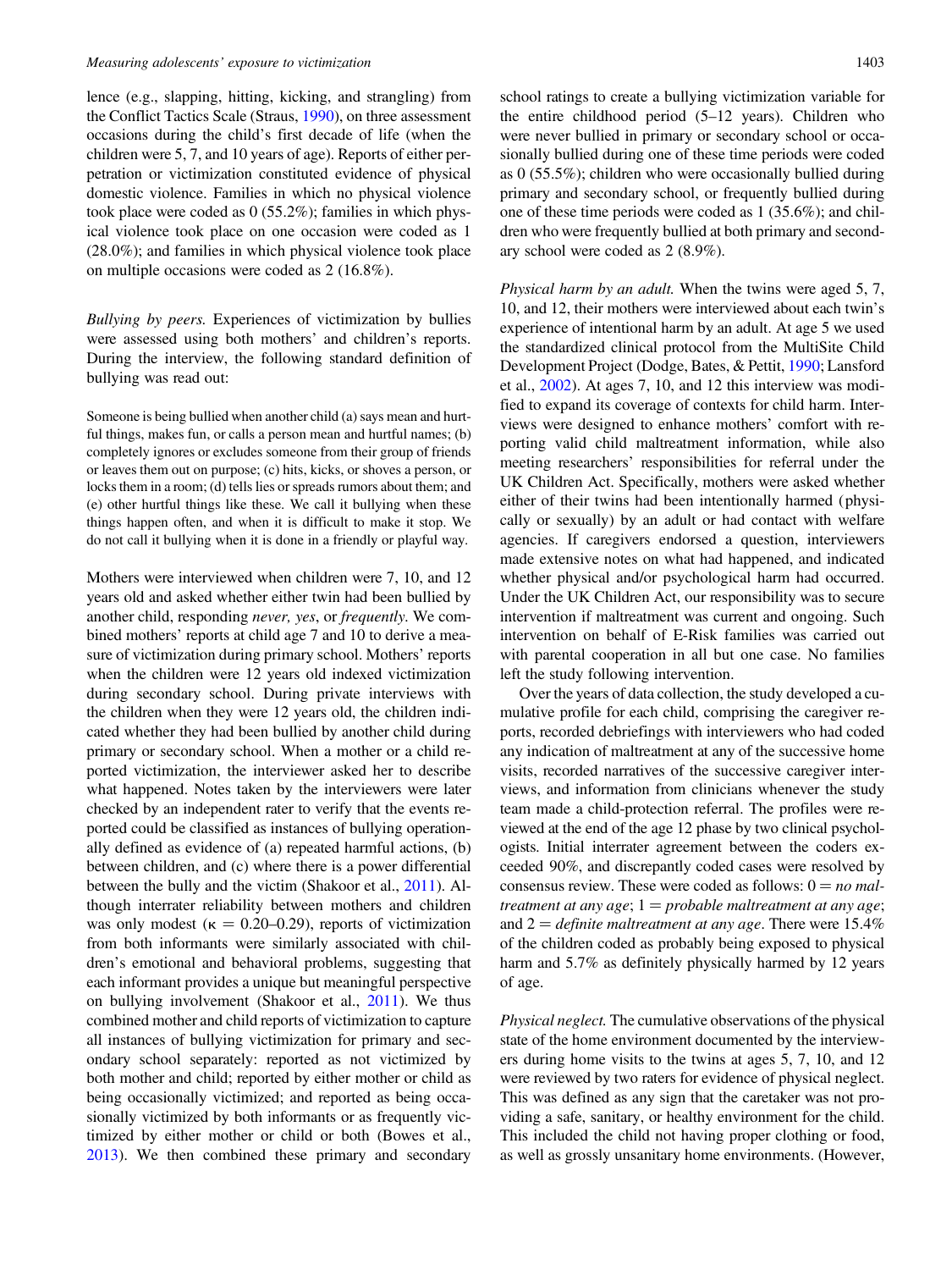this did not include a family living in a crime-ridden neighborhood for economic reasons.) Initial interrater agreement between the coders exceeded 85%, and discrepantly coded cases were resolved by consensus review. Children with no evidence of physical neglect were coded as 0 (90.9%), those for whom there was an indication of minor physical neglect were coded as 1 (7.1%), and where there was evidence of severe physical neglect the children were coded as 2 (2.0%).

#### **Results**

#### Prevalence of victimization in adolescence

Table 1 presents the rates of victimization between ages 12 and 18 years, as reported by the E-Risk study participants at age 18. Over half of the participants reported exposure to crime victimization (51.7%) and to some form of peer/sibling victimization (58.7%). However, only 15.4% ( $N = 318$ ) reported that their cotwin had been one of the perpetrators. Approximately one in five participants reported exposure from age 12 to 18 to Internet/mobile phone victimization (20.6%) and to family violence (19.3%) and slightly less reported sexual victimization (16.4%) or maltreatment (14.8%). A smaller percentage of participants reported neglect (6.4%).

For comparison purposes, Table 1 also presents the lifetime rates of victimization for 11- to 17- year-olds across the United Kingdom collected by the NSPCC in 2009 (Radford et al., [2011](#page-16-0)). Although the two studies differed in important ways (e.g., we conducted face-to-face interviews whereas the

Table 1. Prevalence of adolescent victimization experiences among E-Risk participants and respondents in the NSPCC survey

|                                                 | E-Risk<br>Sample $^b$<br>$(N = 2066)$ | <b>NSPCC</b> National<br>Sample <sup><math>c</math></sup><br>$(N = 2275)$ |
|-------------------------------------------------|---------------------------------------|---------------------------------------------------------------------------|
| Type of Victimization <sup><math>a</math></sup> | $n(\%)$                               | $n \ (\%)^d$                                                              |
| Crime                                           | 1067(51.7)                            | 1437 (62.2)                                                               |
| Peer/sibling                                    | 1212 (58.7)                           | 1471 (64.9)                                                               |
| Internet/mobile phone                           | 425(20.6)                             | 319 (13.3)                                                                |
| Sexual                                          | 338 (16.4)                            | 285 (16.5)                                                                |
| Family violence                                 | 398 (19.3)                            | 342 (19.8)                                                                |
| Maltreatment                                    | 306 (14.8)                            | 358 (20.7)                                                                |
| Neglect                                         | 132(6.4)                              | 229 (13.3)                                                                |

Note: E-Risk, Environmental Risk Longitudinal Twin Study; NSPCC, National Society for the Prevention of Cruelty to Children.

<sup>a</sup>We report whether any victimization experience was reported, within each type of victimization.

 $b\tilde{V}$ ictimization between ages 12 and 18 reported by 18-year-olds in the E-Risk Study.

 $c$ Lifetime victimization reported by 11- to 17-year-olds from across the United Kingdom, taken from Radford et al.  $(2011)$ .<br>dThese percentages are weighted back to the UK population to compensate

for unequal sampling probabilities, and unequal responses by age group, gender, housing tenure, working status, region, and ethnic group (see Radford et al., [2011,](#page-16-0) for full details).

NSPCC survey used a computerized self-report version of the JVQ; we inquired about victimization over the past 6 years whereas the NSPCC survey provides lifetime rates; and our study participants are 18 years old whereas the NSPCC survey involved 11- to 17-year-olds), the prevalence rates of victimization are broadly comparable. The exceptions to this were maltreatment and neglect, which were reported less often by our participants. This is likely to be due to our prevalence rates being limited to adolescence, while the NSPCC survey captured both childhood and adolescent exposure, which could account for the higher rates in that survey.

Table 1 documents high rates of victimization according to the participants' reports, but these experiences are difficult to interpret without any discrimination as to whether they were mild or severe. Moving beyond the survey responses in Table 1, [Table 2](#page-6-0) presents information about the severity of victimization experiences as derived from evaluation and coding of the victimization dossiers compiled for our study participants. All findings presented in the remainder of this article refer to the severity-coded victimization experiences.

Approximately a quarter (24.3%) of adolescents were exposed to severe levels of violence ("any physical violence") between ages 12 and 18 years; that is, to incidents directed toward themselves or that they witnessed involving other people that were likely to result in physical injuries or were life threatening. Turning to specific types of severe victimization experiences, just under one fifth reported exposure to severe forms of crime victimization (19.3%) and 15.6% reported being frequently victimized by a peer or sibling. Exposure to severe and/or frequent family violence was reported by 12.1% of the participants, and Internet/mobile phone victimization by 6.5% of the adolescents. Severe maltreatment (3.3%), contact sexual abuse (2.6%), and extreme neglect (2.2%) were the least common types of victimization in this sample during adolescence. The rates of exposure to victimization were almost identical among MZ and DZ twin participants in our cohort (see supplementary materials Part III).

[Table 2](#page-6-0) also presents the prevalence of each victimization type by gender and the association between gender and exposure to severity of victimization during adolescence. When calculating these associations using ordinal logistic regression, we accounted for the nonindependence of the twin observations using the Huber–White variance estimator (Williams, [2000\)](#page-17-0). This adjusts the estimated standard errors in each test to account for the dependence in the data. Overall, males were exposed to more severe levels of physical violence than were females (see [Table 2](#page-6-0)) and there were sex differences in the other types of victimization experienced by adolescents. Whereas exposure to crime and peer/sibling victimization was more common among males, exposure to Internet/mobile phone victimization, sexual victimization, and maltreatment was more common among females. Adolescent males and females did not differ in their exposure to family violence or neglect.

Participants from low-SES backgrounds were more like to experience severe exposure to nearly all types of victimiza-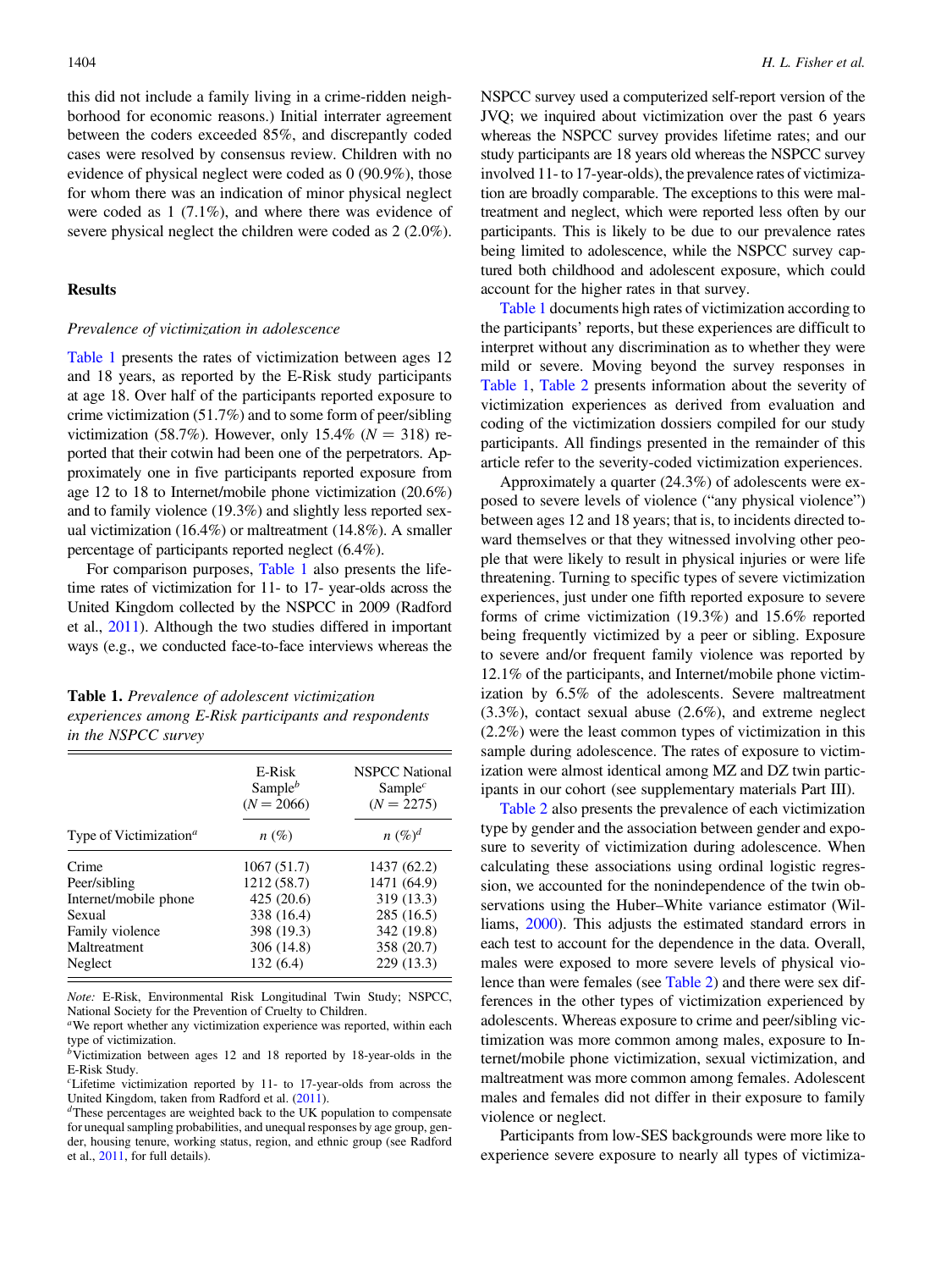|                          |             | <b>Severity Rating</b> |                 |                     |                  |
|--------------------------|-------------|------------------------|-----------------|---------------------|------------------|
|                          | Never       | Some/Occasional        | Severe/Frequent | Males Vs. Females   |                  |
| Type of<br>Victimization | $n(\%)$     | $n(\%)$                | $n(\%)$         | OR (95% CI)         | $\boldsymbol{p}$ |
| Any physical violence    |             |                        |                 |                     |                  |
| All                      | 984 (47.6)  | 580 (28.1)             | 502(24.3)       |                     |                  |
| <b>Boys</b>              | 379 (38.6)  | 316 (32.2)             | 286 (29.2)      | $0.53(0.44 - 0.65)$ | < 0.001          |
| Girls                    | 605 (55.8)  | 264 (24.3)             | 216 (19.9)      |                     |                  |
| Crime                    |             |                        |                 |                     |                  |
| All                      | 998 (48.3)  | 670 (32.4)             | 398 (19.3)      |                     |                  |
| <b>Boys</b>              | 378 (38.5)  | 369 (37.6)             | 234(23.9)       | $0.50(0.41 - 0.60)$ | < 0.001          |
| Girls                    | 620(57.1)   | 301 (27.7)             | 164(15.1)       |                     |                  |
| Peer/sibling             |             |                        |                 |                     |                  |
| All                      | 872 (42.2)  | 870 (42.1)             | 323 (15.6)      |                     |                  |
| <b>Boys</b>              | 365 (37.2)  | 484 (49.4)             | 131 (13.4)      | $0.82(0.68 - 0.99)$ | .040             |
| Girls                    | 507 (46.7)  | 386 (35.6)             | 192 (17.7)      |                     |                  |
| Internet/mobile phone    |             |                        |                 |                     |                  |
| All                      | 1644 (79.7) | 286 (13.9)             | 133(6.5)        |                     |                  |
| <b>Boys</b>              | 825 (84.2)  | 125(12.8)              | 30(3.1)         | $1.79(1.41 - 2.27)$ | < 0.001          |
| Girls                    | 819 (75.6)  | 161 (14.9)             | 103(9.5)        |                     |                  |
| Sexual                   |             |                        |                 |                     |                  |
| All                      | 1808 (87.8) | 198 (9.6)              | 53 $(2.6)$      |                     |                  |
| <b>Boys</b>              | 893 (91.3)  | 76(7.8)                | 9(0.9)          | $1.94(1.44 - 2.62)$ | < 0.001          |
| Girls                    | 915 (84.6)  | 122(11.3)              | 44 $(4.1)$      |                     |                  |
| Family violence          |             |                        |                 |                     |                  |
| All                      | 1676 (81.3) | 136(6.6)               | 250(12.1)       |                     |                  |
| <b>Boys</b>              | 798 (81.5)  | 62(6.3)                | 119(12.2)       | $1.02(0.79-1.32)$   | .851             |
| <b>Girls</b>             | 878 (81.1)  | 74(6.8)                | 131(12.1)       |                     |                  |
| Maltreatment             |             |                        |                 |                     |                  |
| All                      | 1783 (86.4) | 213 (10.3)             | 67(3.3)         |                     |                  |
| <b>Boys</b>              | 872 (89.0)  | 76(7.8)                | 32(3.3)         | $1.50(1.13-2.00)$   | .006             |
| Girls                    | 911 (84.1)  | 137(12.7)              | 35(3.2)         |                     |                  |
| Neglect                  |             |                        |                 |                     |                  |
| All                      | 1936 (93.9) | 80(3.9)                | 46(2.2)         |                     |                  |
| <b>Boys</b>              | 927 (94.7)  | 34(3.5)                | 18(1.8)         | $1.31(0.86 - 1.99)$ | .208             |
| Girls                    | 1009 (93.2) | 46(4.3)                | 28(2.6)         |                     |                  |

<span id="page-6-0"></span>

| Table 2. Distribution of the severity of adolescent victimization experiences among males and females in the E-Risk study |  |  |  |  |  |  |
|---------------------------------------------------------------------------------------------------------------------------|--|--|--|--|--|--|
|                                                                                                                           |  |  |  |  |  |  |

Note: OR, Proportional odds ratios derived from ordinal logistic regression adjusted for the nonindependence of twin observations; CI, confidence interval.

tion, including crime, family violence, maltreatment, and neglect [\(Table 3\)](#page-7-0). However, they were only slightly more likely to be victimized by peers or siblings, and there was no social gradient in exposure to Internet/mobile phone or sexual victimization.

# Polyvictimization: Are adolescents likely to be exposed to multiple types of severe victimization?

We tested the co-occurrence of different types of severe victimization during adolescence by estimating the odds of being exposed to one type of severe victimization given exposure to another type of severe victimization. The positive manifold in [Table 4](#page-7-0) reveals that participants who were exposed to one type of severe victimization in adolescence were much more likely to have been exposed to multiple other types of severe victimization. Four findings stand out. First, adolescents who experienced intrafamilial types of victimization were more likely to also experience victimization outside of the family home. Second, participants who were cyber/mobile-technology victims were also more likely to be exposed to victimization in the physical world. Third, the experience of neglect was not only strongly associated with physical maltreatment by adults but also linked to multiple other types of victimization. Fourth, these associations were independent of socioeconomic disparities in victimization exposure. That is, polyvictimization was not simply a function of concentrated exposure to violence among adolescents growing up in socioeconomically deprived circumstances.

To investigate the level of polyvictimization (i.e., of experiencing multiple types of severe victimization) during adolescence, we summed the number of different types of severe victimization experiences encountered by each participant. Around a third of participants experienced at least one of the seven types of severe victimization in adolescence (35.4%). Of these, almost half (45.7%) were exposed to multiple different types of severe victimization ([Figure 1a](#page-8-0)). Female participants (17.8%) were slightly more likely to have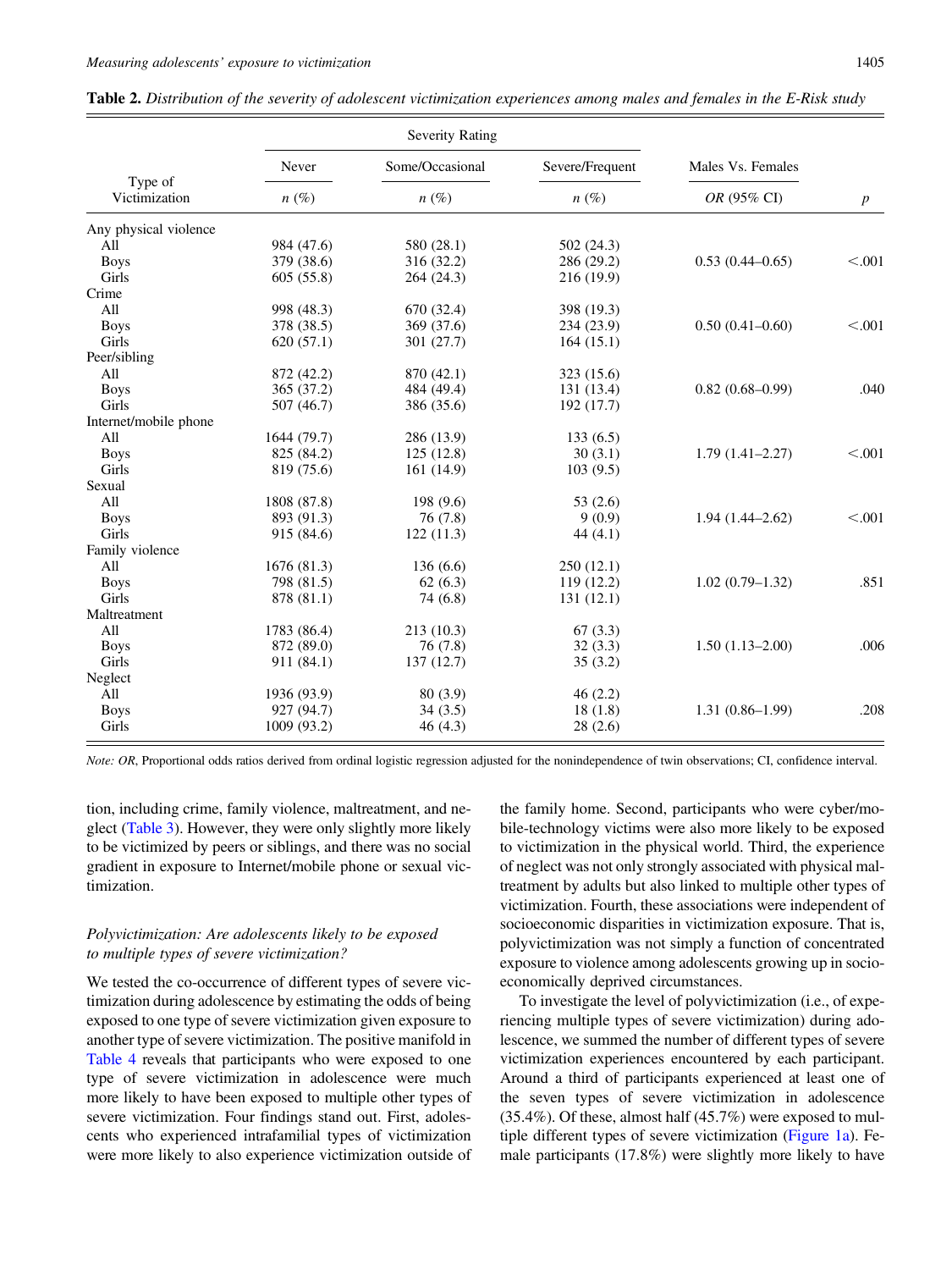|                       |             | Severity Rating |                 |                         |                  |
|-----------------------|-------------|-----------------|-----------------|-------------------------|------------------|
| Type of               | Never       | Some/Occasional | Severe/Frequent | Low Vs. Medium/High SES |                  |
| Victimization         | $n(\%)$     | $n(\%)$         | $n(\%)$         | OR (95% CI)             | $\boldsymbol{p}$ |
| Any physical violence |             |                 |                 |                         |                  |
| Low                   | 274(39.7)   | 187(27.1)       | 230(33.3)       | $1.77(1.44 - 2.18)$     | < 0.001          |
| Medium/high           | 710 (51.6)  | 393 (28.6)      | 272 (19.8)      |                         |                  |
| Crime                 |             |                 |                 |                         |                  |
| Low                   | 290(42.0)   | 220(31.8)       | 181 (26.2)      | $1.59(1.30-1.96)$       | < 0.001          |
| Medium/high           | 708 (51.5)  | 450 (32.7)      | 217 (15.8)      |                         |                  |
| Peer/sibling          |             |                 |                 |                         |                  |
| Low                   | 266(38.6)   | 299 (43.3)      | 125(18.1)       | $1.27(1.05-1.55)$       | .016             |
| Medium/high           | 606(44.1)   | 571 (41.5)      | 198 (14.4)      |                         |                  |
| Internet/mobile phone |             |                 |                 |                         |                  |
| Low                   | 539 (78.1)  | 99 (14.4)       | 52 (7.5)        | $1.17(0.91 - 1.49)$     | .224             |
| Medium/high           | 1105(80.5)  | 187 (13.6)      | 81 (5.9)        |                         |                  |
| Sexual                |             |                 |                 |                         |                  |
| Low                   | 594 (86.2)  | 66 (9.6)        | 29(4.2)         | $1.27(0.94 - 1.71)$     | .114             |
| Medium/high           | 1214 (88.6) | 132(9.6)        | 24(1.8)         |                         |                  |
| Family violence       |             |                 |                 |                         |                  |
| Low                   | 535 (77.5)  | 47(6.8)         | 108(15.7)       | $1.46(1.12-1.89)$       | .005             |
| Medium/high           | 1141 (83.2) | 89(6.5)         | 142(10.4)       |                         |                  |
| Maltreatment          |             |                 |                 |                         |                  |
| Low                   | 570 (82.5)  | 82 (11.9)       | 39(5.6)         | $1.66(1.24 - 2.22)$     | .001             |
| Medium/high           | 1213 (88.4) | 131(9.6)        | 28(2.0)         |                         |                  |
| Neglect               |             |                 |                 |                         |                  |
| Low                   | 624(90.4)   | 37(5.4)         | 29(4.2)         | $2.34(1.53-3.56)$       | < 0.001          |
| Medium/high           | 1312 (95.6) | 43(3.1)         | 17(1.2)         |                         |                  |

<span id="page-7-0"></span>Table 3. Distribution of the severity of adolescent victimization experiences as a function of socioeconomic status (SES)

Note: OR, Proportional odds ratios derived from ordinal logistic regression adjusted for the nonindependence of twin observations; CI, confidence interval.

been classified as experiencing polyvictimization than were male participants (14.4%; [Figure 1b\)](#page-8-0).

We further examined the phenomenon of polyvictimization by adopting a person-centered approach to adolescents'

victimization experiences. Latent class analysis is a personcentered analytical approach that classifies individuals into groups or classes based on a profile of variables, in this case exposure versus no exposure to the seven types of severe

| Type of Victimization<br>Experienced in<br>Adolescence | Crime<br>OR (95% CI)    | Peer/Sibling<br><i>OR</i> (95% CI) | Internet/Mobile<br>Phone<br>OR (95% CI) | Sexual<br>OR (95% CI)   | Family<br>Violence<br><i>OR</i> (95% CI) | Maltreatment<br><i>OR</i> (95% CI) | Neglect<br>OR (95% CI)  |
|--------------------------------------------------------|-------------------------|------------------------------------|-----------------------------------------|-------------------------|------------------------------------------|------------------------------------|-------------------------|
| Crime                                                  |                         | 3.84<br>$(3.36 - 4.38)$            | 3.50<br>$(2.99-4.09)$                   | 3.35<br>$(2.76 - 4.07)$ | 2.29<br>$(1.96 - 2.67)$                  | 3.47<br>$(2.88 - 4.18)$            | 2.87<br>$(2.18 - 3.76)$ |
| Peer/sibling                                           | 4.17<br>$(3.61 - 4.80)$ |                                    | 5.10<br>$(4.22 - 6.17)$                 | 3.67<br>$(2.99 - 4.50)$ | 2.08<br>$(1.78 - 2.44)$                  | 2.50<br>$(2.09 - 2.99)$            | 2.03<br>$(1.59 - 2.60)$ |
| Internet/mobile phone                                  | 3.53<br>$(3.01 - 4.14)$ | 5.04<br>$(4.16 - 6.11)$            |                                         | 3.31<br>$(2.74 - 4.01)$ | 1.70<br>$(1.43 - 2.02)$                  | 2.32<br>$(1.94 - 2.77)$            | 1.76<br>$(1.38 - 2.25)$ |
| Sexual                                                 | 4.20<br>$(3.40 - 5.20)$ | 4.37<br>$(3.46 - 5.51)$            | 3.86<br>$(3.06 - 4.86)$                 |                         | 2.34<br>$(1.85 - 2.97)$                  | 3.88<br>$(2.99 - 5.04)$            | 3.23<br>$(2.39 - 4.38)$ |
| Family violence                                        | 2.03<br>$(1.78 - 2.31)$ | 1.79<br>$(1.59 - 2.03)$            | 1.59<br>$(1.38 - 1.84)$                 | 1.94<br>$(1.64 - 2.30)$ |                                          | 3.40<br>$(2.90 - 3.99)$            | 3.52<br>$(2.82 - 4.40)$ |
| Maltreatment                                           | 4.35<br>$(3.51 - 5.41)$ | 2.45<br>$(2.03 - 2.97)$            | 2.48<br>$(2.04 - 3.03)$                 | 3.74<br>$(2.91 - 4.80)$ | 5.14<br>$(4.02 - 6.58)$                  |                                    | 7.44<br>$(5.63 - 9.85)$ |
| Neglect                                                | 3.20<br>$(2.40 - 4.25)$ | 1.98<br>$(1.58 - 2.47)$            | 1.93<br>$(1.54 - 2.42)$                 | 2.87<br>$(2.10 - 3.93)$ | 4.84<br>$(3.53 - 6.64)$                  | 7.61<br>$(5.66 - 10.24)$           |                         |

Table 4. The co-occurrence of different types of severe victimization experienced by adolescents

Note: The victimization types listed in the first column are the predictor variables. OR, Proportional odds ratios derived from ordinal logistic regressions are adjusted for sex, socioeconomic status, and the nonindependence of twin observations; CI, confidence interval.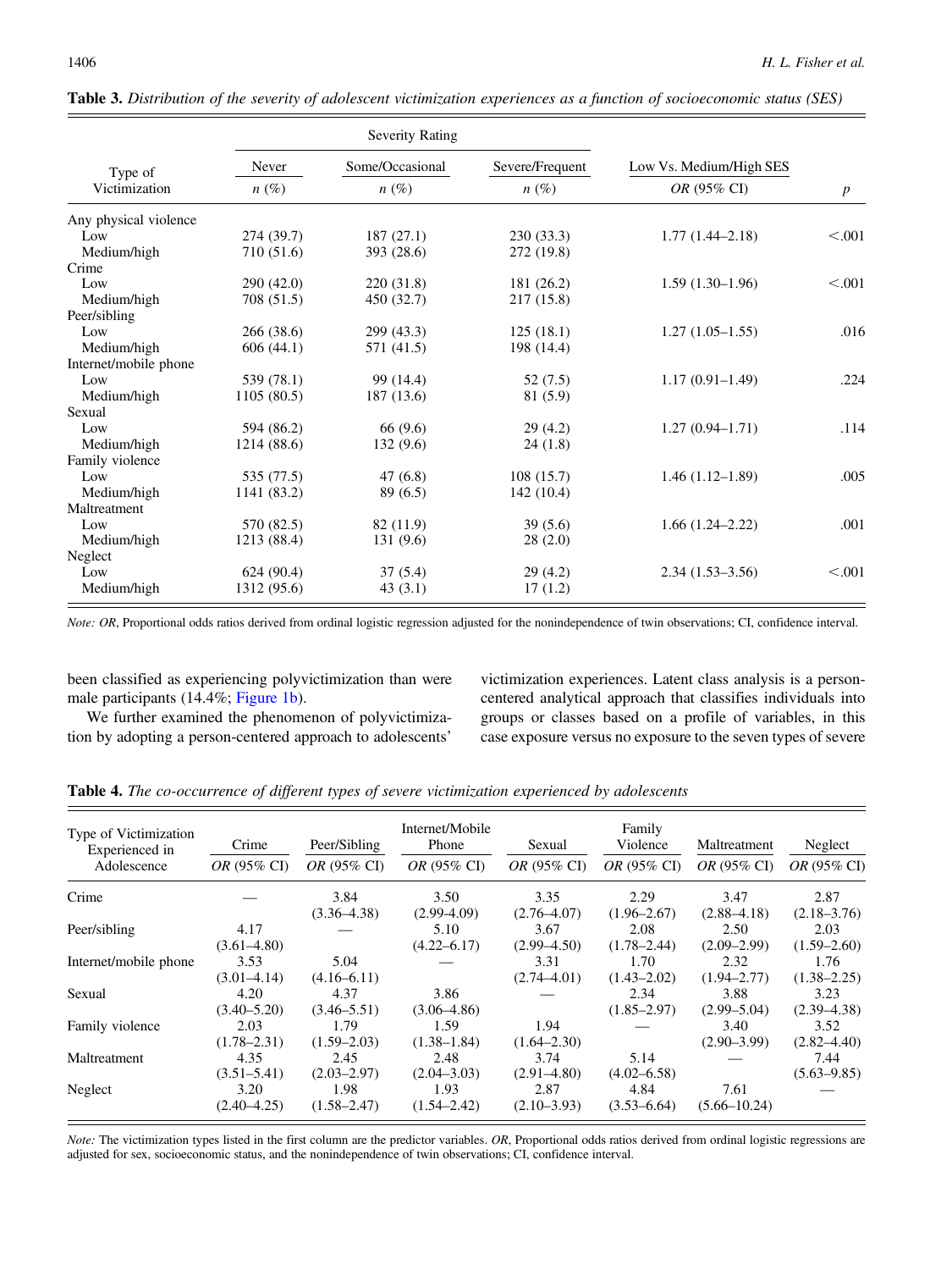<span id="page-8-0"></span>

**Figure 1.** Number of different types of severe victimization experienced by adolescents in (a) the full sample ( $N = 2,059$ ) and (b) among males  $(N = 978)$  and females  $(N = 1,081)$ .

victimization. To ensure replicability of results, we randomly selected one twin from each family to include in initial analyses; the remaining twin was reserved for replication. In addition, because we were interested in the profiles of individuals who were victimized, we excluded participants who did not experience any severe forms of victimization. These selection criteria resulted in two subsamples of  $N = 365$  and  $N = 365$ individuals. Latent class analysis was conducted in MPlus v7.3. In each subsample, we examined fit statistics for two to six groups [\(Table 5](#page-9-0)). In the first subsample, the four-class solution was the preferred solution; in the second subsample, both the four- and five-class solutions were acceptable. Upon further examination of the profiles in the second subsample, we opted to retain the more parsimonious solution. Final membership classification was determined using the complete sample of  $N = 730$  individuals in a four-class model that simultaneously accounted for twin clustering. The model fit well: entropy  $= 0.85$ ; Lo–Mendell–Rubin adjusted likelihood ratio test for three versus four classes  $=$  113.85,  $p$   $\lt$ .001; Lo–Mendell–Rubin adjusted likelihood ratio test for four versus five classes = 38.70,  $p < .001$ .

The four groups were defined by unique victimization profiles ([Table 6](#page-9-0)). The first group was defined by exposure to crime; 84% of individuals classified into this group experienced exposure only to crime victimization, and the remaining 16% experienced one other type of victimization (maltreatment, sexual victimization, or Internet/mobile phone victimization). The second group was defined by exposure to family violence; 59% of individuals classified into this group experienced exposure only to family violence; 22% experienced family violence and crime victimization; and 19% experienced family violence and other forms of victimization. The remaining groups were defined by profiles of polyvictimization. Specifically, the third group was defined by peer/sibling victimization in which the vast majority of adolescents also experienced at least one other form of victimization, and the fourth group of adolescents experienced multiple varieties of victimization.

# Revictimization: Are victimized children likely to be revictimized in adolescence?

Cohort members who were exposed to domestic violence, bullied by peers, physically harmed by an adult, or neglected as a child were significantly more likely (a) to be exposed to severe violence in adolescence, (b) to experience each of the different types of severe victimization in adolescence, and (c) to experience polyvictimization (i.e., they were exposed to a greater variety of different types of severe victimization; [Table 7\)](#page-10-0). Victimization in early life did not simply show homotypic continuity, a term that we apply here to refer to the continuity of similar experiences. Rather, every type of se-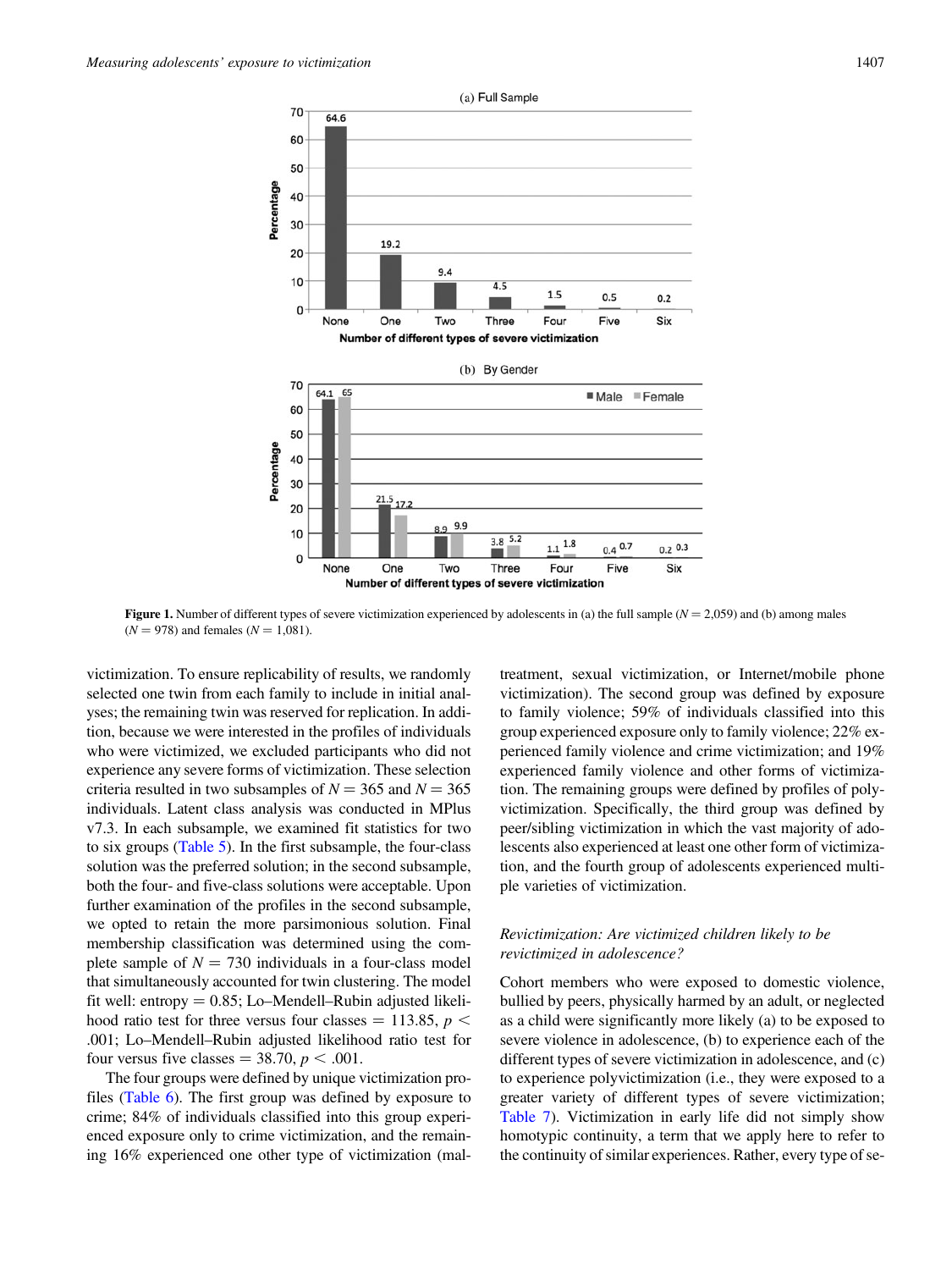|                |                |          |            |                           | Likelihood Ratio $\chi^2$ |                  |         | LMR Adj. LRT |                  |
|----------------|----------------|----------|------------|---------------------------|---------------------------|------------------|---------|--------------|------------------|
| No. of Classes | Log Likelihood | AIC      | <b>BIC</b> | Estimate                  | df                        | $\boldsymbol{p}$ | Entropy | Estimate     | $\boldsymbol{p}$ |
|                |                |          |            | Subsample 1 ( $N = 365$ ) |                           |                  |         |              |                  |
| 2              | $-1170.517$    | 2371.003 | 2429.532   | 256.982                   | 112                       | < 0.001          | 1.000   | 69.853       | < 0.001          |
| 3              | $-1131.452$    | 2308.903 | 2398.601   | 178.852                   | 104                       | < 0.001          | 0.757   | 76.509       | .034             |
| 4              | $-1093.750$    | 2249.500 | 2370.397   | 103.449                   | 96                        | .284             | 0.881   | 73.838       | < 0.001          |
| 5              | $-1081.108$    | 2240.984 | 2392.312   | 77.164                    | 88                        | .764             | 0.947   | 24.760       | .540             |
| 6              | $-1070.501$    | 2235.003 | 2418.298   | 56.951                    | 80                        | .976             | 0.946   | 20.773       | .237             |
|                |                |          |            | Subsample 2 ( $N = 365$ ) |                           |                  |         |              |                  |
| 2              | $-1150.149$    | 2330.298 | 2388.796   | 211.678                   | 111                       | < 0.001          | 0.758   | 91.751       | < 0.001          |
| 3              | $-1102.563$    | 2251.126 | 2340.824   | 117.589                   | 102                       | .139             | 0.866   | 93.197       | < 0.001          |
| 4              | $-1077.613$    | 2217.227 | 2338.123   | 87.700                    | 96                        | .715             | 0.857   | 48.864       | .007             |
| 5              | $-1067.970$    | 2213.940 | 2366.036   | 68.413                    | 88                        | .940             | 0.775   | 18.886       | .037             |
| 6              | $-1060.565$    | 2215.131 | 2398.426   | 53.604                    | 80                        | .990             | 0.927   | 14.502       | .216             |

<span id="page-9-0"></span>Table 5. Fit statistics for the latent class analysis in two random subsamples of victimized adolescents in the Environmental Risk Longitudinal Twin Study

Note: AIC, Akaike information criterion; BIC, Baysian information criterion; LMR Adj. LRT, Lo–Mendell–Rubin adjusted likelihood ratio test.

vere victimization in childhood was broadly related to both the same and other, different, types of severe victimization throughout adolescence.

Turning to exposure to severe physical violence in adolescence, we observe remarkable continuity in the lives of children and adolescents, whether looking forward or looking backward. In a follow-forward longitudinal analysis, [Figure 2a](#page-11-0) showsthat 36.6% of children who were exposed to repeated episodes of domestic violence, 40.4% who were frequently bullied, 55.7% who were physically harmed, and 51.4% who were neglected, grew up to be exposed to severe physical violence in adolescence. In a follow-back longitudinal analysis, [Figure 2b](#page-11-0) showsthat of adolescents who were exposed to severe physical violence, 25.9% had experienced repeated exposure to domestic violence during childhood, 14.8% were frequently bullied during childhood, 13.6% were physically harmed, and

3.6% were neglected. Only a small proportion (12.9%) of those exposed to severe physical violence in adolescence had not been bullied or experienced, even mild forms of, maltreatment, physical domestic violence, or neglect in childhood. Broadly speaking, victimization is not something that goes away with time and is not something that often comes out of nowhere; it is a stable experiential pattern in the lives of many young people.

# Genetic and environmental contributions to adolescent victimization

[Table 8](#page-12-0) shows the polychoric within-pair correlations for MZ twins and DZ twins separately for their exposure to each type of victimization during adolescence. Comparing MZ and DZ correlations allows us to estimate the relative contributions of

Table 6. Percentage of adolescents experiencing each type of victimization in the four classes/groups of victimization

| Type of Victimization | Crime-Related<br>Victimization<br>$(N = 190)$ | <b>Family Violence</b><br>Victimization<br>$(N = 158)$ | Polyvictimization I<br>$(N = 329)$ | Polyvictimization II<br>$(N = 53)$ |
|-----------------------|-----------------------------------------------|--------------------------------------------------------|------------------------------------|------------------------------------|
| Crime                 | $100\%$                                       | 26%                                                    | 39%                                | 86%                                |
| Peer/sibling          | 0%                                            | $0\%$                                                  | 86%                                | 35%                                |
| Internet/mobile phone | 7%                                            | $4\%$                                                  | 31%                                | 13%                                |
| Sexual                | $2\%$                                         | $1\%$                                                  | $9\%$                              | 27%                                |
| Family violence       | 0%                                            | $100\%$                                                | 18%                                | 66%                                |
| Maltreatment          | $3\%$                                         | 6%                                                     | $1\%$                              | 76%                                |
| Neglect               | 0%                                            | 6%                                                     | $2\%$                              | 45%                                |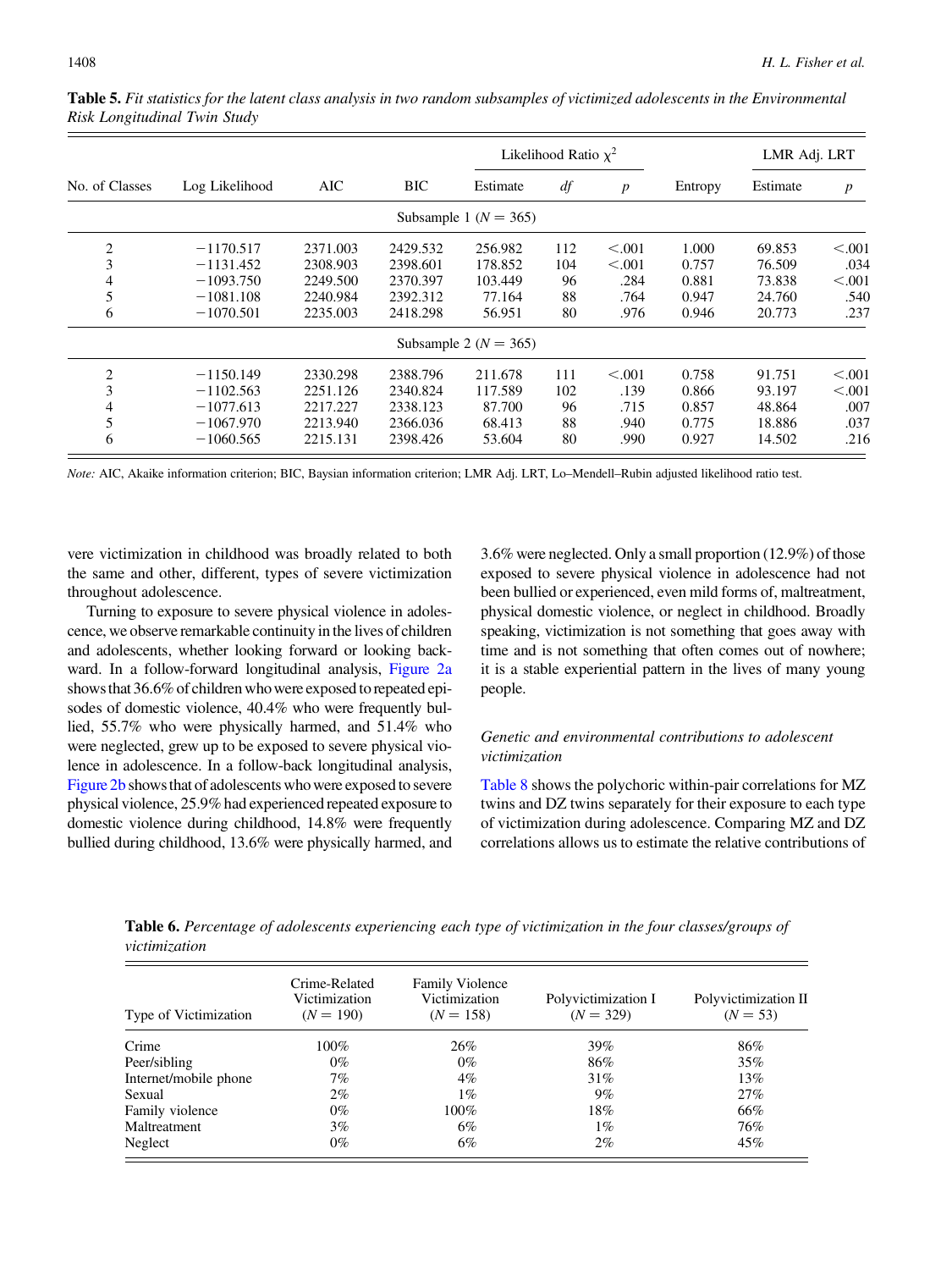<span id="page-10-0"></span>

|                                                                                                                                           |                          |                 |                 |                                 | Type of Victimization in Adolescence |                    |               |                 |                                                                                                                                               |
|-------------------------------------------------------------------------------------------------------------------------------------------|--------------------------|-----------------|-----------------|---------------------------------|--------------------------------------|--------------------|---------------|-----------------|-----------------------------------------------------------------------------------------------------------------------------------------------|
|                                                                                                                                           | Any Physical<br>Violence | Crime           | Peer/Sibling    | <b>Internet/Mobile</b><br>Phone | Sexual                               | Family<br>Violence | Maltreatment  | Neglect         | Polyvictimization                                                                                                                             |
| Type of Victimization<br>in Childhood                                                                                                     | RR (95% CI)              | RR (95% CI      | RR (95% CI)     | RR (95% CI)                     | RR (95% CI)                          | RR (95% CI)        | RR (95% CI)   | RR (95% CI)     | RR (95% CI)                                                                                                                                   |
| Physical domestic violence                                                                                                                | 1.23                     | 1.16            |                 | 1.21                            | 1.42                                 | 1.56               | 1.67          | 1.80            | 1.29                                                                                                                                          |
|                                                                                                                                           | $1.16 - 1.32$            | $(1.09 - 1.25)$ | $(1.02 - 1.16)$ | $1.06 - 1.38$                   | $1.20 - 1.67$                        | $(1.39 - 1.76)$    | $1.43 - 1.96$ | $(1.40 - 2.31)$ | $1.17 - 1.41$                                                                                                                                 |
| Bullying by peers                                                                                                                         | 1.26                     | 1.28            | 1.31            | 1.45                            | 1.72                                 | 1.30               | 1.67          | 1.79            | 1.47                                                                                                                                          |
|                                                                                                                                           | $1.18 - 1.35$            | $1.20 - 1.37$   | $1.23 - 1.40$   | $1.28 - 1.63$                   | $1.44 - 2.06$                        | $1.13 - 1.50$      | $1.40 - 1.99$ | $1.37 - 2.33$   | $1.34 - 1.61$                                                                                                                                 |
| Physical harm by an adult                                                                                                                 | 1.30                     | 1.25            | $1.15$          | 1.26                            |                                      | 1.58               | 1.85          | 2.10            | 1.45                                                                                                                                          |
|                                                                                                                                           | $(1.21 - 1.40)$          | $(1.16 - 1.35)$ | $1.07 - 1.24$   | $1.07 - 1.48$                   | $1.53$<br>(1.24–1.89)                | $1.37 - 1.82$      | $1.54 - 2.22$ | $1.65 - 2.68$   | $1.31 - 1.60$                                                                                                                                 |
| Physical neglect                                                                                                                          | 1.22                     | 1.20            | 1.09            | 1.33                            | 1.33                                 | 1.20               | 1.61          | 1.82            | 1.22                                                                                                                                          |
|                                                                                                                                           | $1.10 - 1.35$            | $(1.07 - 1.34)$ | $0.98 - 1.21$   | $1.06 - 1.66$                   | $(0.98 - 1.80)$                      | $0.95 - 1.51$      | $1.22 - 2.12$ | $1.30 - 2.55$   | $1.04 - 1.43$                                                                                                                                 |
| Note: Relative risks (RR) are adjusted for sex, socioeconomic status, a<br>victimization throughout adolescence. CI, Confidence interval. |                          |                 |                 |                                 |                                      |                    |               |                 | and the nonindependence of twin observations. Every type of victimization in childhood is broadly related to both the same and other types of |

Table 7. Continuity of victimization from childhood to adolescence

Continuity of victimization from childhood to adolescence

genetic and environmental factors to variation in participants' exposure to adolescent victimization. We examined the genetic and environmental influences on severity of victimization by decomposing variation in each form of victimization into that explained by additive genetic (A), shared environmental (C; environmental effects common to both twins), and nonshared environmental (E; environmental effects unique to each twin) factors. Victimization severity was treated as ordinal, and we used the threshold model for liabilities (Neale & Cardon, [1992\)](#page-16-0) to parameterize the model. In this case, the measured ordered categorical variables have no freely estimated residual variances and are represented as normally distributed latent response variables underlying the categorical outcome; the standard ACE variance and covariance restrictions are placed on these latent variables. ACE models were estimated in MPlus v7.3.

The parameter estimates varied by type of victimization (see [Table 8\)](#page-12-0). We observed the largest genetic influences on maltreatment and neglect, followed by peer/sibling victimization and crime victimization. Nonshared environmental influences were pronounced on all forms of victimization, suggesting that unique events and experiences were likely to put a given adolescent in harm's way; this was especially the case with regard to peer, cyber, and sexual victimization. In contrast to what is often reported in behavioral genetics, we detected consistent and substantial shared environmental influences on adolescents' victimization experiences, suggesting that growing up in certain families and communities does contribute to increased victimization risk.

# Discussion

The aim of this report was to integrate best practices in survey research with optimal approaches to measuring human life stress, in the service of advancing the study of children's and adolescents' victimization experiences. Specifically, we combined a widely used self-report questionnaire (Finkelhor et al., [2011](#page-16-0); Hamby et al., [2004\)](#page-16-0) with an investigator-based rating system adapted from a comprehensive interview about stressful and traumatic childhood events (Bifulco, Brown, & Harris, [1994](#page-15-0)). This combined method was successfully implemented with 2,066 18-year-olds who are participants in a nationally representative longitudinal twin cohort study. We demonstrated that our pragmatic approach of combining the brevity of a self-report questionnaire with the relative objectivity of a standardized investigator-based coding system can be successfully applied to characterize the severity of multiple types of adolescent victimization experiences with high levels of interrater reliability. By utilizing the optimal features of both assessment traditions, we are hopeful that this combined tool will bring both greater rigor and richness to the measurement of victimization in a manner that is scalable to large population-based studies.

Our approach is not without limitations. First, we relied on adolescents to tell us about their own victimization experiences, and such self-reports may be biased (Dohrenwend,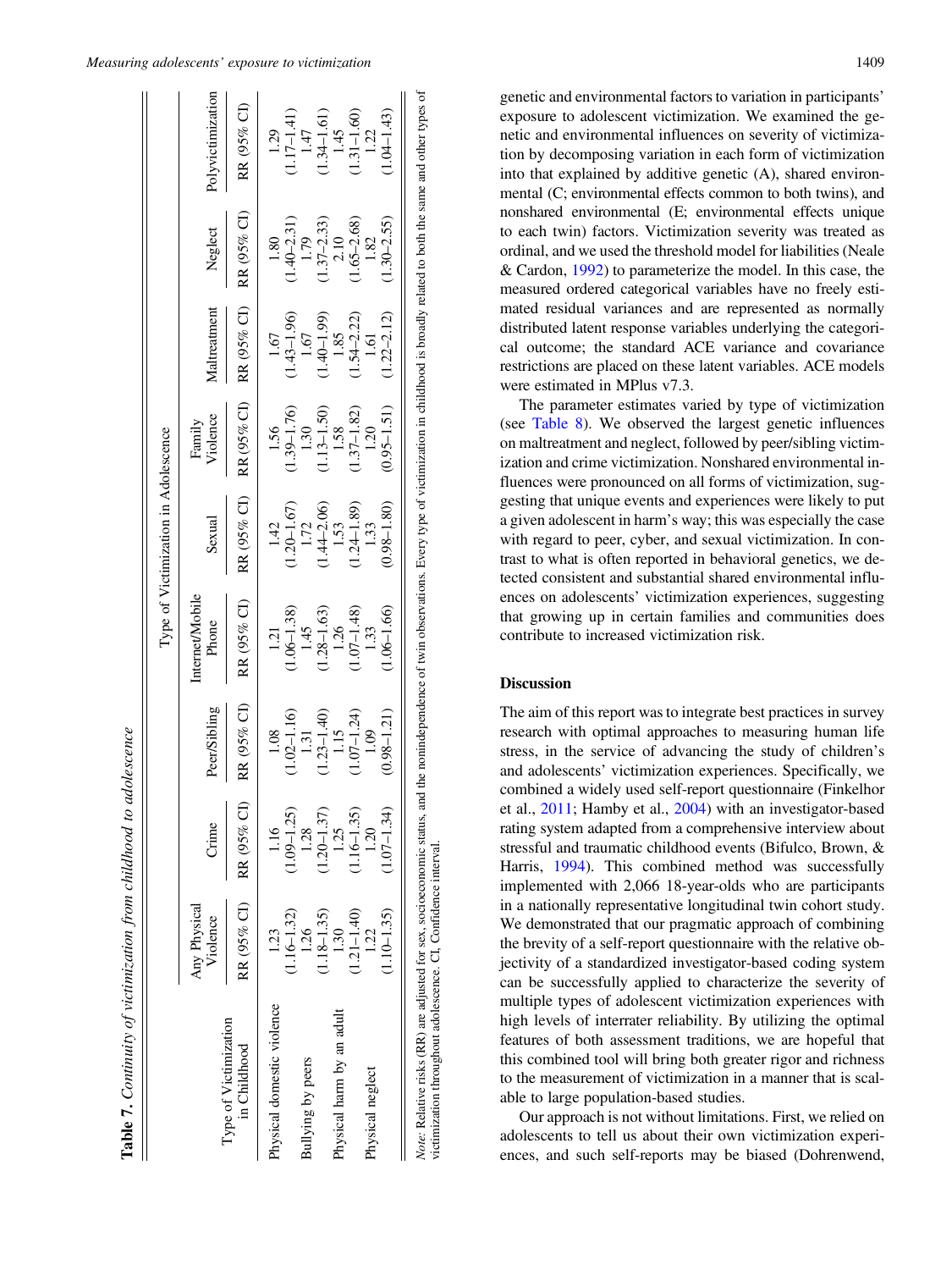

<span id="page-11-0"></span> $(a)$ Follow-forward analysis: Percentage of victimized children who grew up to be exposed to severe physical violence in adolescence

 $(b)$ Follow-back analysis: Percentage of adolescents exposed to severe physical violence who had also been victimized in childhood



Figure 2. Violence exposure in adolescence (a) looking forward and (b) looking backward in the lives of victimized youth. Associations between childhood victimization and adolescent violence exposure are expressed as relative risks (RR) and between adolescent violence exposure and previous childhood victimization as odds ratios  $(OR)$  with 95% confidence intervals adjusted for sex, socioeconomic status, and the nonindependence of twin observations.

[2006](#page-16-0); Grant et al., [2004;](#page-16-0) Hepp et al., [2006](#page-16-0)). However, we tried to minimize subjectivity by (a) conducting a face-toface interview, which provided the opportunity for the respondent and interviewer to clarify that the questions were understood as they were intended to be (Hardt & Rutter, [2004](#page-16-0); Schwarz, [2007\)](#page-16-0), and (b) using an investigator-based standardized coding system to rate the severity of victimization experiences (Brown, [1974](#page-15-0); Brown & Harris, [1978](#page-15-0)). Second, given time constraints, our interview only queried details about each participant's "worst experience" within each victimization category. Third, it should be noted that even more fine-grained information could be elicited in the context of our combined method. For instance, more details about the victim's relationship with the perpetrator and the number of

reoccurrences of the same victimization exposure may be important to evaluate in developmental psychopathology (Barnett et al., [1993](#page-15-0); Fisher et al., [2010](#page-16-0); Matta Oshima, Jonson-Reid, & Seay, [2014;](#page-16-0) Thornberry, Ireland, & Smith, [2001](#page-16-0)). Fourth, we used a face-to-face interview, and it is possible that some individuals may be less likely to disclose when questioned in person due to embarrassment (Della Femina, Yeager, & Lewis, [1990\)](#page-15-0). However, similar rates of abuse have been reported for self-report and interview-based versions of the same measure (Bifulco, Bernazzani, Moran, & Jacobs, [2005\)](#page-15-0). We welcome application of this assessment method in other studies to further test its feasibility, reliability and ease of use, further refine the anchor points (as advocated by Barnett et al., [1993](#page-15-0)), and extend its scope.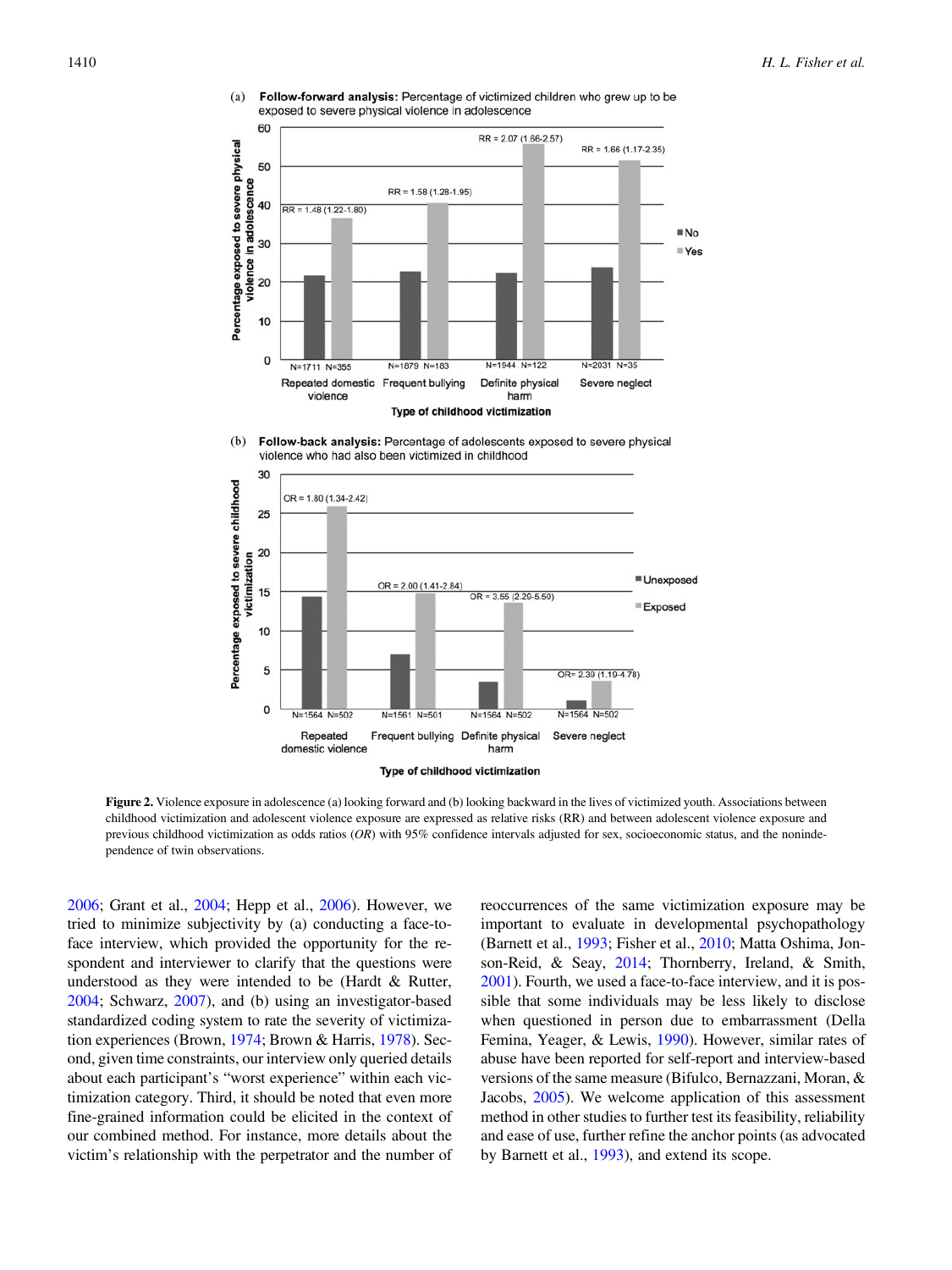|                       | Cross-Twin<br>Correlation |               |       | <b>Standardized Variance Components</b> |       |               |       |               |  |  |
|-----------------------|---------------------------|---------------|-------|-----------------------------------------|-------|---------------|-------|---------------|--|--|
| Type of Victimization | r                         | 95% CI        | $A^2$ | 95% CI                                  | $C^2$ | 95% CI        | $E^2$ | 95% CI        |  |  |
| Any physical violence |                           |               | 0.22  | $0.00 - 0.46$                           | 0.35  | $0.14 - 0.56$ | 0.43  | $0.35 - 0.51$ |  |  |
| Monozygotic           | .57                       | $0.49 - 0.65$ |       |                                         |       |               |       |               |  |  |
| Dizygotic             | .46                       | $0.36 - 0.56$ |       |                                         |       |               |       |               |  |  |
| Crime                 |                           |               | 0.30  | $0.04 - 0.56$                           | 0.23  | $0.01 - 0.46$ | 0.47  | $0.39 - 0.55$ |  |  |
| Monozygotic           | .53                       | $0.45 - 0.62$ |       |                                         |       |               |       |               |  |  |
| Dizygotic             | .39                       | $0.28 - 0.49$ |       |                                         |       |               |       |               |  |  |
| Peer/sibling          |                           |               | 0.34  | $0.07 - 0.61$                           | 0.12  | $0.00 - 0.35$ | 0.54  | $0.45 - 0.62$ |  |  |
| Monozygotic           | .47                       | $0.38 - 0.55$ |       |                                         |       |               |       |               |  |  |
| Dizygotic             | .29                       | $0.19 - 0.40$ |       |                                         |       |               |       |               |  |  |
| Internet/mobile phone |                           |               | 0.25  | $0.00 - 0.65$                           | 0.17  | $0.00 - 0.51$ | 0.57  | $0.45 - 0.70$ |  |  |
| Monozygotic           | .42                       | $0.30 - 0.55$ |       |                                         |       |               |       |               |  |  |
| Dizygotic             | .30                       | $0.14 - 0.46$ |       |                                         |       |               |       |               |  |  |
| Sexual                |                           |               | 0.28  | $0.00 - 0.77$                           | 0.19  | $0.00 - 0.59$ | 0.53  | $0.37 - 0.69$ |  |  |
| Monozygotic           | .47                       | $0.30 - 0.63$ |       |                                         |       |               |       |               |  |  |
| Dizygotic             | .33                       | $0.14 - 0.51$ |       |                                         |       |               |       |               |  |  |
| Family violence       |                           |               | 0.17  | $0.00 - 0.52$                           | 0.42  | $0.12 - 0.72$ | 0.41  | $0.30 - 0.52$ |  |  |
| Monozygotic           | .59                       | $0.47 - 0.70$ |       |                                         |       |               |       |               |  |  |
| Dizygotic             | .50                       | $0.36 - 0.64$ |       |                                         |       |               |       |               |  |  |
| Maltreatment          |                           |               | 0.71  | $0.61 - 0.80$                           |       |               | 0.30  | $0.20 - 0.39$ |  |  |
| Monozygotic           | .72                       | $0.62 - 0.82$ |       |                                         |       |               |       |               |  |  |
| Dizygotic             | .25                       | $0.05 - 0.45$ |       |                                         |       |               |       |               |  |  |
| Neglect               |                           |               | 0.47  | $0.00 - 0.96$                           | 0.29  | $0.00 - 0.73$ | 0.25  | $0.13 - 0.37$ |  |  |
| Monozygotic           | .76                       | $0.63 - 0.88$ |       |                                         |       |               |       |               |  |  |
| Dizygotic             | .52                       | $0.30 - 0.75$ |       |                                         |       |               |       |               |  |  |

<span id="page-12-0"></span>Table 8. Within-pair polychoric correlations and genetic and environmental parameter estimates for univariate models of severity of adolescent victimization

Note: r, Polychoric correlation; CI, confidence interval; A, additive genetic; C, shared environment; E, nonshared environment.

#### Prevalence of adolescent victimization

Traditionally each type of victimization measured by the JVQ is considered to have been experienced if a participant endorses at least one item in the relevant section (Finkelhor et al., [2011](#page-16-0); Hamby et al., [2004](#page-16-0)). Using this scoring method, we found that the estimated prevalence rates of victimization exposure between 12 and 18 years in our cohort of 18-year-olds were broadly comparable to rates reported by the UK NSPCC in a cross-sectional survey of 11- to 17-year-olds (Radford et al., [2011\)](#page-16-0). We found slightly lower rates of maltreatment and neglect in our sample, which likely reflects the fact that the NSPCC survey inquired about victimization experiences from birth onward, whereas we only inquired about experiences occurring between ages 12 and 18 years. We found higher rates of Internet/mobile phone victimization in our sample, which could be accounted for by the fact that this type of victimization occurs more often in adolescence than in childhood and that it may be on the rise (our data collection period occurred a few years after the NSPCC survey was conducted; Jones, Mitchell, & Finkelhor, [2012](#page-16-0)). Despite discrepancies in study design, the reported rates of the different types of victimization in E-Risk and in the UK NSPCC survey are reassuringly similar.

As others have commented (Gilbert et al., [2009\)](#page-16-0), a concerning proportion of children and adolescents are victimized. According to the survey administered to our research participants, close to 73% of adolescents have been exposed to some form of victimization. According to our rating system of severity, approximately one in three adolescents were classified as having experienced at least one type of severe victimization between ages 12 and 18 years (crime victimization, peer/sibling victimization, Internet/mobile phone victimization, sexual victimization, family violence, maltreatment, or neglect). These results imply that victimization surveys capture both severe as well as more minor experiences and that there is considerable heterogeneity in the victimization experiences captured in surveys of youth. This discrepancy does not imply that one estimate is better or worse. Both the survey and the clinical interview parent measures that we drew upon were themselves designed to be fit for their original purpose, and had documented reliability and validity. Our offspring measure showed "hybrid vigor," blending the best advantages of both established approaches to documenting and studying victimization. The higher survey count is required for estimating the size of the problem for prevention planning. At the prevention stage, before an incident occurs, it is not possible to know how serious the incident will become, and all forms of victim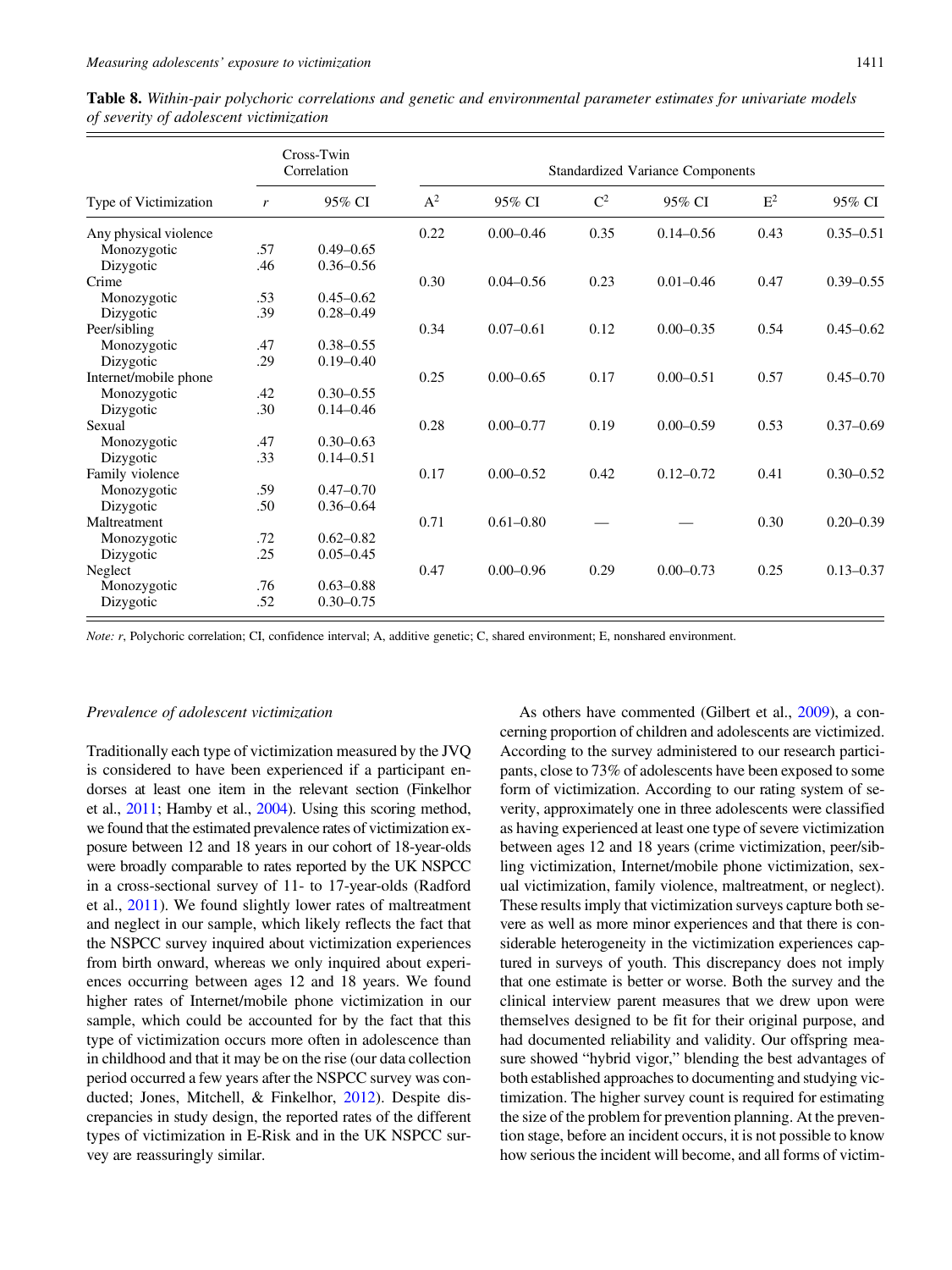ization should be prevented. After an incident occurs, and when researchers seek to carry out research to inform postvictimization treatment, it is necessary to discriminate the severity of the victimization. Such refinement to exposure measurement is fundamental to a better understanding of the sequelae of stress and to studies that seek to reliably identify and replicate resiliency factors, whether in the genome, in supportive relationships, or in the wider community (Barnett et al., [1993;](#page-15-0) Monroe & Reid, [2008](#page-16-0); Wertz & Pariante, [2014](#page-17-0)).

#### Revictimization from childhood through adolescence

A striking finding from our longitudinal analysis is that victims of childhood maltreatment are victimized again in adolescence. This phenomenon of revictimization has been documented before (e.g., Widom, Czaja, & Dutton, [2008](#page-17-0); Radford et al., [2013\)](#page-16-0), but much of the evidence about revictimization comes from cross-sectional studies that collect victims' retrospective reports about their childhood experiences or from studies that rely on cases identified by child protection agencies. Moreover, many studies tend to focus narrowly on victims of specific experiences (e.g., sexual abuse or assault). Using prospective data and guarding against singlesource reporting biases, here we show that victimization experiences in childhood, as reported by primary caregivers, are strongly predictive of self-reports of experiences of victimization occurring in adolescence. Two findings stand out. First, children who suffer one type of victimization are likely to experience diverse forms of victimization at later points in adolescence. Second, adolescents who are exposed to severe physical violence are likely to have experienced diverse forms of victimization at earlier points in development. These results point to three conclusions: (a) victimization shows considerable continuity in the lives of children and adolescents; (b) it does not remain true to type during the first two decades of life; and (c) there does not appear to be a specific "gateway" via certain types of childhood victimization to revictimization (Finkelhor, Ormrod, & Turner, [2007\)](#page-16-0).

In terms of theory, the phenomenon of revictimization demands more vigorous attention, not only so that we may understand how it comes about, but also so that we may be better able to predict and prevent it. Multiple explanations have been invoked to account for the phenomenon of revictimization, ranging from ecological systems theory (e.g., environmental factors that create victimization vulnerability are stable over victims' lives) to psychological theories (e.g., learned helplessness), but few studies directly test multiple and competing explanations.

In terms of research design, evidence of revictimization calls attention to the need to reliably assess victimization experiences across multiple developmental periods. For example, much research attention is currently focused on biological pathways linking early life stress to later health (Moffitt & the Klaus Grawe ThinkTank, [2013](#page-16-0)). However, if revictimization is as ubiquitous as our data show, it suggests that theorizing about sensitive periods needs to be balanced by the pos-

sibility that many of the effects attributable to the biological embedding of early life stress may actually operate by increasing exposure to additional forms of victimization and creating a greater cumulative stress load.

In terms of preventing revictimization, our findings suggest that efforts should be focused on children physically abused by their caregivers. In our sample, over half of those physically maltreated in childhood were exposed to severe physical violence in adolescence. This is consistent with previous studies that have suggested maltreated children are particularly vulnerable to being victimized again and to experience other forms of victimization including physical assault (Radford et al., [2013](#page-16-0); Widom et al., [2008](#page-17-0)). Targeting interventions at children identified as having been maltreated by an adult may thus reduce revictimization rates in adolescence, but this hypothesis requires testing.

#### Polyvictimization among adolescents

Victimologists have noted that polyvictimization is a neglected component of children's victimization experiences, and our findings amplify the call to broaden the focus in developmental psychopathology to the wider range of experiences in which victimization events occur (Finkelhor et al., [2007](#page-16-0); Finkelhor, Turner, Ormrod, & Hamby, [2009\)](#page-16-0). Evidence of polyvictimization complicates research that seeks to specify the effects of victimization and to develop intervention and treatment programs. Most research that traces the consequences of victimization, and most theoretical explanations of such putative effects, are organized around a single type of victimization (e.g., bullying, physical abuse, sexual victimization, or neglect). However, the majority of severe victimization experiences in our cohort occurred to youth who experienced at least one other type of victimization. Whereas some youth were only victimized by crime and other youth were only exposed to violence between family members, only a minority of youth solely experienced victimization by peers, and practically no youth experienced instances of maltreatment, sexual victimization, or neglect that were not embedded in the context of other victimization experiences.

We see parallels between the challenge posed by polyvictimization and the now-familiar challenge posed by comorbidity. A persistent challenge in mental health research and treatment is the coexistence of two or more conditions or disorders; in community samples, almost half of individuals who meet diagnostic criteria for one disorder meet diagnostic criteria for another disorder, and the rates are higher in clinical samples (Clark, Watson, & Reynolds, [1995;](#page-15-0) Newman et al., [1996](#page-16-0)). Among the implications of such high rates of comorbidity is that (a) studying "pure" cases may offer an unrepresentative picture of the disorder; (b) it is very difficult to identify disorder-specific causes, correlates, and sequelae when disorders co-occur at such high rates; and (c) transdiagnostic approaches to mental health deserve more attention (Caspi et al., [2014\)](#page-15-0). In parallel, we suggest three implications for victimization research. First, most "pure" instances of victimiza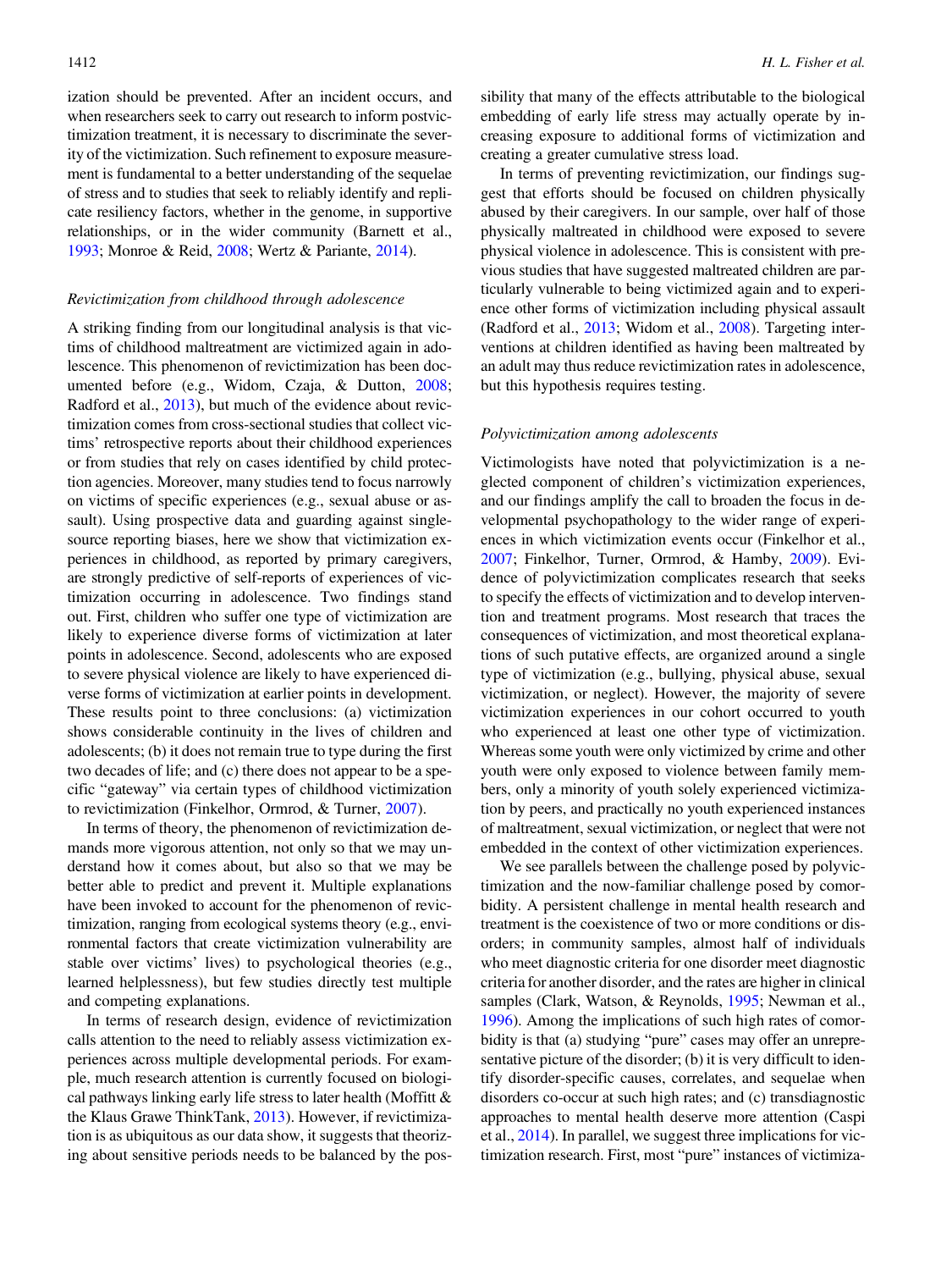tion may not represent the developmental landscape or experiential history of victimization. Second, it will be challenging for researchers to identify correlates and sequelae that are unique to particular victimization experiences. When claims of specificity are sought, empirical verification may need to include not only unexposed controls but also controls that have been exposed to other forms of victimization. Third, treatment options must attend to the ubiquitous experience of polyvictimization, on top of pervasive revictimization. It may be that the most expedient approach to interrogating the psychological and physical consequences of victimization and to developing treatment options is to attend to the cumulative experience of such exposures.

# Genetic and environmental influences on victimization exposure

Traditional research treats victimization as an environmental exposure that threatens healthy development. However, the unidirectional environment  $\rightarrow$  person connection has been challenged by evidence that many putative environmental exposures are, to some extent, under genetic control (Plomin & Bergeman, [1991](#page-16-0)). Specifically, genetically informative designs (twin and adoption studies) that have been used to decompose variation in measures of the environment suggest that differences between individuals in their child-rearing experiences, in their relationships with peers, and even in their risk of being exposed to stressful life events are partially heritable (Kendler & Baker, [2007;](#page-16-0) Plomin, [1994\)](#page-16-0). Models in victimology (e.g., lifestyle-exposure theory) recognize that victimization is not evenly distributed in the population and that there exist both high-risk places and high-risk persons. Initial research into the genetic origins of adolescent victimization showed that genetic factors may account for up to 50% of the variation in criminal victimization (e.g., being threatened with a knife; Beaver, Boutwell, Barnes, & Cooper, [2009](#page-15-0); Beaver, Boutwell, Barnes, DeLisi, & Vaughn, [2013](#page-15-0)), but victimization was difficult to disentangle from perpetration. Although some believe that seeking to identify the causes of victimization is tantamount to blaming the victim, we think that our twin study provides a unique vantage point for exploring the causes of victimization by systematically surveying multiple types of victimization. The results pointed to a highly nuanced view of adolescent victimization, with meaningful differences in the origins of different types of experiences and with implications for understanding genetic and environmental influences on adolescent development.

Turning to genetic effects, we found that peer/sibling and crime victimization showed significant, but modest heritabilities. Maltreatment was under stronger genetic influence, suggesting that heritable characteristics of the victims influence their likelihood of being physically maltreated in adolescence, because these characteristics either evoke maltreatment from adults or lead victims to end up in risky situations. This is intriguing because a previous report from our group found that maltreatment up to 12 years of age in the current sample was largely influenced by environmental factors shared between the twins, with almost no effect of genetic factors (Jaffee, Caspi, Moffitt, & Taylor, [2004\)](#page-16-0). It is difficult to know whether this difference reflects a developmental shift or a methodological difference. On the one hand, it is conceivable that these forms of victimization during adolescence are more often an adults' response to adolescent instigation than are such experiences in childhood. On the other hand, our analysis of maltreatment up to age 12 years relied on interviews conducted with the twins' mothers, whereas our analysis of maltreatment in adolescence relied on interviews with the twins themselves. This could potentially have led to the different results we found regarding genetic influence on maltreatment in these two developmental periods. We are not able to disentangle these alternative interpretations. Finally, and in marked contrast to other forms of victimization, sexual victimization in adolescence was not under significant genetic influence and was mostly explained by unique environmental risk factors, specific to each twin in a pair.

Turning to the environment, our findings contribute to a nascent reassessment of socialization research pointing to the importance of shared environmental influences on adolescent development (Burt, [2009](#page-15-0)). A long-standing controversy set in motion by behavioral geneticists is the claim that most of the similarity between siblings is due to genetic effects and that most of the differences between siblings are due to environmental effects; that is, shared environmental experiences do not create similarities between siblings. At its extreme, this evidence has been used to challenge the notion that families and communities are the most important factors in children's development (Harris, [1998\)](#page-16-0). Our data suggest otherwise, and show that family-wide shared risk factors accounted for approximately 10%–40% of the variance in adolescents' victimization experiences. One possible reason for our evidence that shared environmental factors give rise to similar victimization experiences may have to do with our measurement approach. Most studies that have examined genetic influences on environmental experiences have relied on self-reports of the environment. Estimates of genetic influence on measures of the environment are much smaller in studies that have measured the environment via more direct means (e.g., using observational measures). This has led to the suggestion that the so-called nature of nurture may to some extent reflect individuals' heritable propensity to perceive the environment in particular ways (Plomin, [1994](#page-16-0)). In our research, we have taken a middle course, using an investigator-based system to determine and interpret the environmental experience. A second possibility relates to the fact that we measured severe victimization experiences. Whereas mild exposures may be less influenced by variation in the "average expectable" environment, grossly substandard or dysfunctional environments may shape extreme experiences (Scarr, [1993\)](#page-16-0). Finally, and relatedly, whereas historically most twin studies have not deliberately or adequately sampled the extreme ranges of adversity, we sought to ensure that the full range of contemporary Western children's environments was adequately sampled. Restriction of environmental range may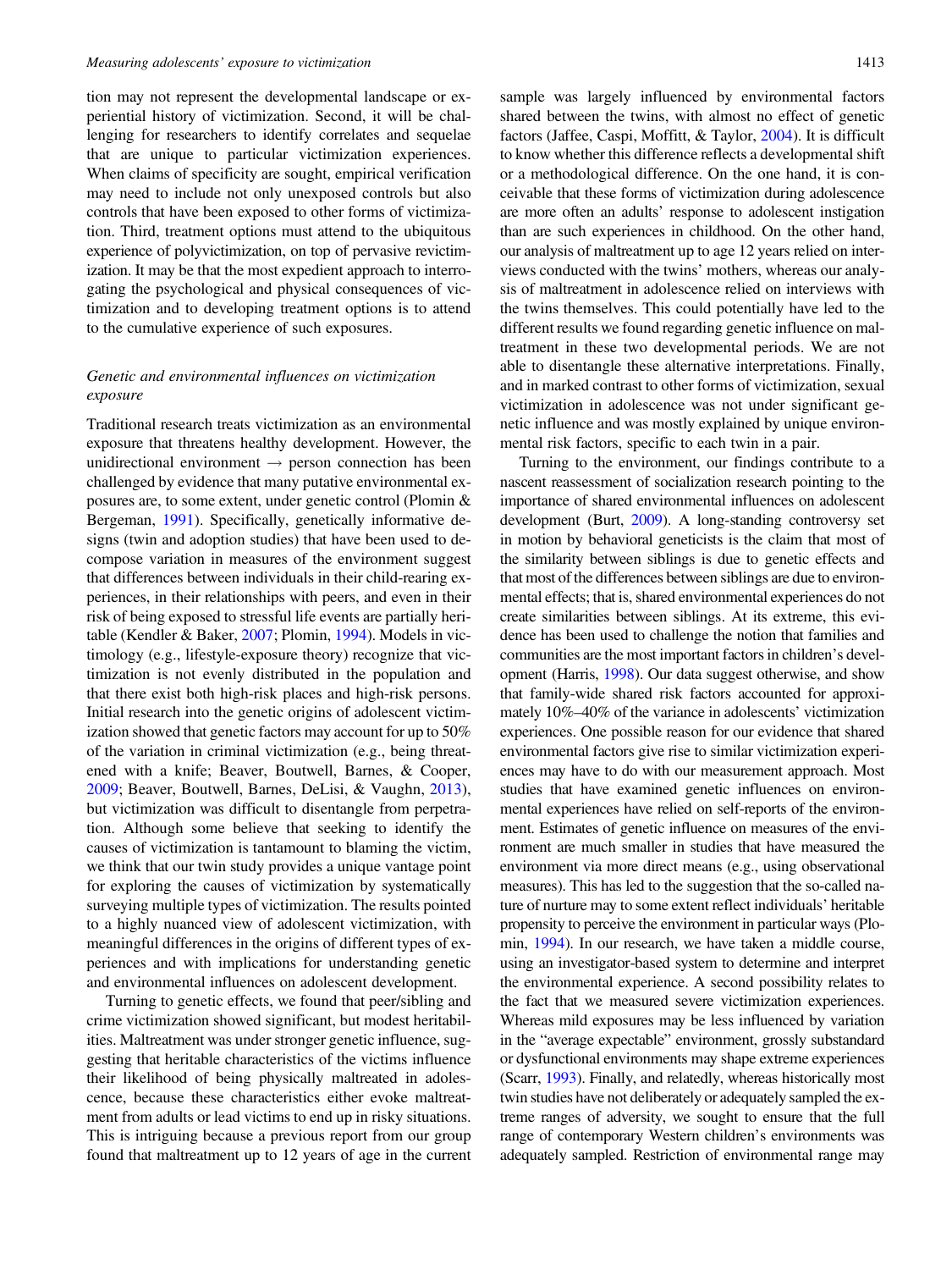<span id="page-15-0"></span>have led previous studies to underestimate the importance of shared environmental experiences.

The findings about genetic and environmental effects on victimization have two implications. First, it appears that much of the variation in victimization experiences is the result of being exposed to risky environments, and not the product of victims' heritable characteristics. Identifying these environmental risk factors should be a priority in order to hasten preventative interventions. Second, many adolescents growing up in the same households and neighborhoods are differentially exposed to victimization. Such discordance offers an important opportunity for basic science. It is clear that etiologic studies that seek to understand environmental effects on mental and physical health need to account for genetic influences on environmental experiences. Studies of differentially exposed twins provide unique purchase on unconfounded genetic and environmental effects on health (van Dongen, Slagboom, Draisma, Martin, & Boomsma, [2013](#page-17-0)), especially in relation to better understanding the consequences of violence victimization.

Many young people who are mistreated by an adult, victimized by bullies, criminally assaulted, or who witness domestic violence react by developing behavioral, emotional, or learning problems. Increasingly, it is emerging that such adverse

#### References

- Arseneault, L., Walsh, E., Trzesniewski, K., Newcombe, R., Caspi, A., & Moffitt, T. E. (2006). Bullying victimization uniquely contributes to adjustment problems in young children: A nationally representative cohort study. Pediatrics, 118, 130–138.
- Barnett, D., Manly, J. T., & Cicchetti, D. (1993). Defining child maltreatment: The interface between policy and research. In D. Cicchetti & S. L. Toth (Eds.), Child abuse, child development, and social policy (pp. 7–74). Norwood, NJ: Ablex.
- Beaver, K. M., Boutwell, B. B., Barnes, J. C., & Cooper, J. A. (2009). The biosocial underpinnings to adolescent victimization: Results from a longitudinal sample of twins. Youth Violence and Juvenile Justice, 7, 223–238.
- Beaver, K. M., Boutwell, B. B., Barnes, J. C., DeLisi, M., & Vaughn, M. G. (2013). Exploring the genetic origins of adolescent victimization in a longitudinal sample of adoptees. Victims and Offenders, 8, 148–163.
- Bifulco, A., Bernazzani, O., Moran, P. M., & Jacobs, C. (2005). The Childhood Experiences of Care and Abuse Questionnaire (CECA.Q)—Validation in a community series. British Journal of Clinical Psychology, 44, 563–581.
- Bifulco, A., Brown, G. W., & Harris, T. O. (1994). Childhood Experience of Care and Abuse (CECA): A retrospective interview measure. Journal of Child Psychology and Psychiatry, 35, 1419–1435.
- Bifulco, A., Brown, G. W., Lillie, A., & Jarvis, J. (1997). Memories of childhood neglect and abuse: Corroboration in a series of sisters. Journal of Child Psychology and Psychiatry, 38, 365–374.
- Bifulco, A., Brown, G. W., Moran, P., Ball, C., & Campbell, C. (1998). Predicting depression in women: The role of past and present vulnerability. Psychological Medicine, 28, 39–50.
- Bifulco, A., Brown, G. W., Neubauer, A., Moran, P., & Harris, T. (1994). Childhood Experience of Care and Abuse (CECA) training manual. London: University of London, Royal Holloway College.
- Bowes, L., Maughan, B., Ball, H., Shakoor, S., Ouellet-Morin, I., Caspi, A., et al. (2013). Chronic bullying victimization across school transitions: The role of genetic and environmental influences. Development and Psychopathology, 25, 333–346.
- Brown, G. W. (1974). Meaning, measurement, and stress of life events. In B. S. Dohrenwend & B. P. Dohrenwend (Eds.), Stressful life events: Their nature and effects (pp. 217–243). New York: Wiley-Interscience.

experiences can lead to hidden physical alterations inside a child's body, alterations that may have adverse effects on life-long health. This evidence has encouraged stress-biology research and intervention science to join forces to tackle the problem of victimization (Moffitt & the Klaus Grawe Think-Tank, [2013](#page-16-0)). Both basic and translational science will be advanced by flexible and rich measurement tools that can be widely applied in different settings. Here we have documented the feasibility of combining a widely used self-report questionnaire with an investigator-based rating system to characterize victimization experiences. Too often research on important problems is stymied by measurement impasses created by disciplinary preferences (survey researchers vs. clinical scientists) and imposed by practical considerations (e.g., insufficient time). We hope that the combined approach that we have introduced, borrowing on two valuable traditions for measuring victimization, will offer converging opportunities for scientists and practitioners of all stripes to coordinate their efforts.

# Supplementary Material

To view the supplementary material for this article, please visit <http://dx.doi.org/S0954579415000838>

- Brown, G. W. (1989). Life events and measurement. In G. W. Brown & T. O. Harris (Eds.), Life events and illness (pp. 3–45). London: Guilford Press.
- Brown, G. W., & Harris, T. O. (1978). Social origins of depression: A study of psychiatric disorder in women. New York: Free Press.
- Burt, S. A. (2009). Rethinking environmental contributions to child and adolescent psychopathology: A meta-analysis of shared environmental influences. Psychological Bulletin, 135, 608–637.
- Caspi, A., Houts, R., Belsky, D. W., Goldman-Mellor, S., Harrington, H. L., Israel, S., et al. (2014). The "p factor": One general psychopathology factor in the structure of psychiatric disorders? Clinical Psychological Science, 2, 119–137.
- Caspi, A., Moffitt, T. E., Thornton, A., Freedman, D., Amell, J. W., Harrington, H., et al. (1996). The life history calendar: A research and clinical assessment method for collecting retrospective event-history data. International Journal of Methods in Psychiatric Research, 6, 101–114.
- Clark, L. A., Watson, D., & Reynolds, S. (1995). Diagnosis and classification of psychopathology: Challenges to the current system and future directions. Annual Review of Psychology, 46, 121–153.
- Clemmons, J. C., Walsh, K., DiLillo, D., & Messman-Moore, T. L. (2007). Unique and combined contributions of multiple child abuse types and abuse severity to adult trauma symptomatology.Child Maltreatment, 12, 172–181.
- Cicchetti, D., & Tucker, D. (Eds.) (1994). Neural plasticity, sensitive periods, and psychopathology [Special Issue]. Development and Psychopathology, 6, 531–814.
- Cromer, B. (2011). Adolescent development. In R. M. Kliegman, R. E. Behrman, H. B. Jenson, & B. F. Stanton (Eds.), Nelson textbook of pediatrics (19th ed.). Philadelphia, PA: Saunders Elsevier.
- Currie, J., & Widom, C. S. (2010). Long-term consequences of child abuse and neglect on adult economic well-being. Child Maltreatment, 15, 111–120.
- Danese, A., Moffitt, T. E., Harrington, H., Milne, B. J., Polanczyk, G., Pariante, C. M., et al. (2009). Adverse childhood experiences and adult risk factors for age-related disease: Depression, inflammation, and clustering of metabolic risk markers. Archives of Pediatric and Adolescent Medicine, 163, 1135–1143.
- Della Femina, D., Yeager, C. A., & Lewis, D. C. (1990). Child abuse: Adolescent records versus adult recall. Child Abuse and Neglect, 14, 227–231.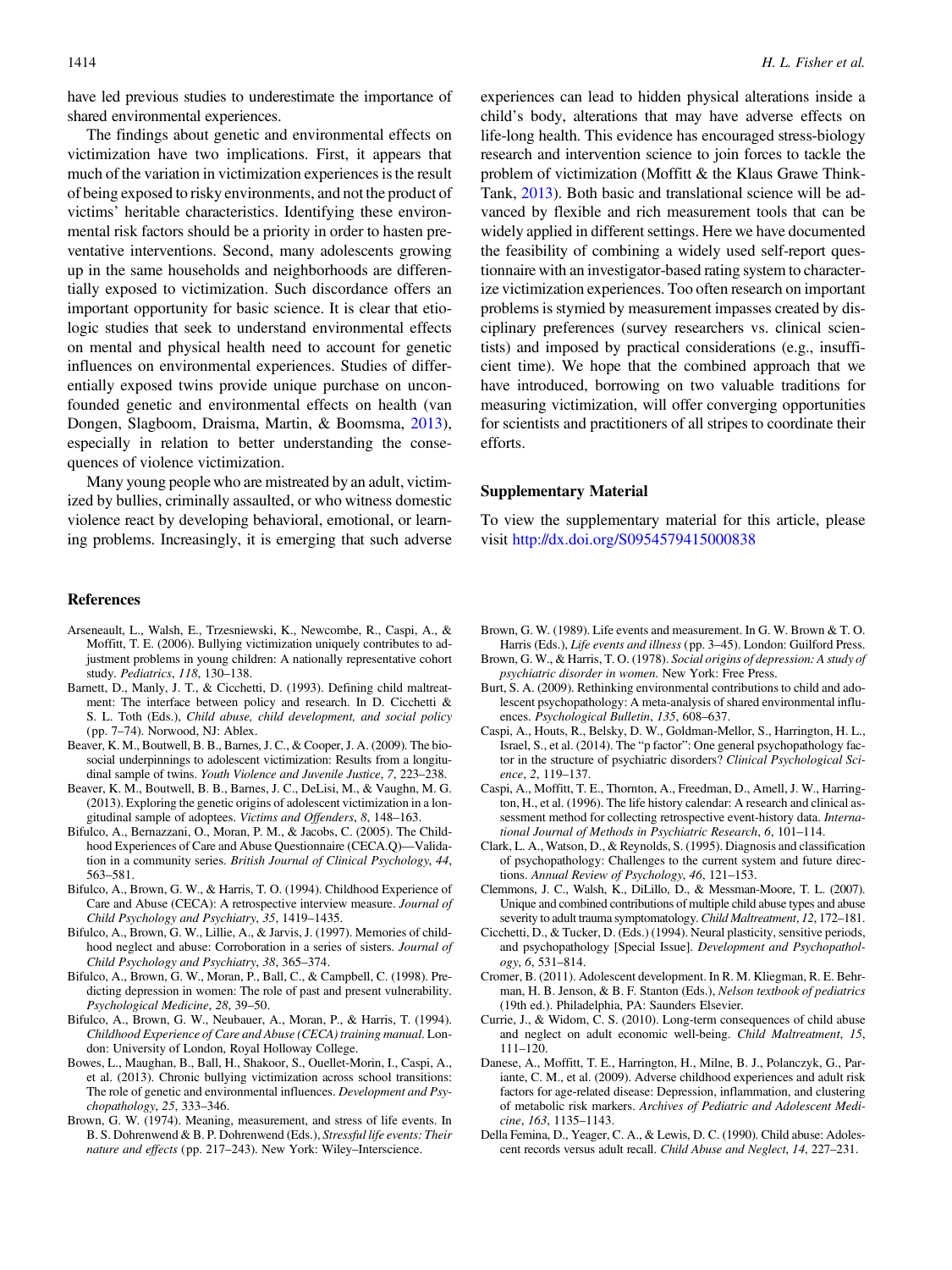<span id="page-16-0"></span>Dodge, K. A., Bates, J. E., & Pettit, G. S. (1990). Mechanisms in the cycle of violence. Science, 250, 1678–1683.

- Dohrenwend, B. P. (2006). Inventorying stressful life events as risk factors for psychopathology: Toward resolution of the problem of intracategory variability. Psychological Bulletin, 132, 477–495.
- Fergusson, D. M., Boden, J. M., & Horwood, L. J. (2008). Exposure to childhood sexual and physical abuse and adjustment in early adulthood. Child Abuse and Neglect, 32, 607–619.
- Finkehor, D., Hamby, S. L., Ormrod, R. K., & Turner, H. A. (2005). The Juvenile Victimization Questionnaire: Reliability, validity, and national norms. Child Abuse and Neglect, 29, 383–412.
- Finkehor, D., Hamby, S. L., Turner, H. A., & Ormrod, R. K. (2011). The Juvenile Victimization Questionnaire (JVQ-R2) (2nd rev.). Durham, NH: Crimes Against Children Research Center.
- Finkelhor, D., Ormrod, R. K., & Turner, H. A. (2007). Polyvictimization and trauma in a national longitudinal cohort. Development and Psychopathology, 19, 149–166.
- Finkelhor, D., Turner, H., Ormrod, R., & Hamby, S. L. (2009). Violence, abuse, and crime exposure in a national sample of children and youth. Pediatrics, 124, 1411–1423.
- Fisher, H. L., Bunn, A., Jacobs, C., Moran, P., & Bifulco, A. (2011). Concordance between mother and offspring retrospective reports of childhood adversity. Child Abuse and Neglect, 35, 117–122.
- Fisher, H. L., Jones, P. B., Fearon, P., Craig, T. K., Dazzan, P., Morgan, K., et al. (2010). The varying impact of type, timing and frequency of exposure to childhood adversity on its association with adult psychotic disorder. Psychological Medicine, 40, 1967–1978.
- Gilbert, R., Widom, C. S., Browne, K., Fergusson, D., Webb, E., & Janson, S. (2009). Burden and consequences of child maltreatment in high-income countries. Lancet, 373, 68–81.
- Gorman, D. M. (1993). A review of studies comparing checklist and interview methods of data collection in life event research. Behavioral Medicine, 19, 66–73.
- Grant, K. E., Compas, B. E., Thurm, A. E., McMahon, S. D., & Gipson, P. Y. (2004). Stressors and child and adolescent psychopathology: Measurement issues and prospective effects. Journal of Clinical Child and Adolescent Psychology, 33, 412–425.
- Groeneveld, L. P., & Giovannoni, J. M. (1977). Disposition of child abuse and neglect cases. Social Work Research Abstracts, 13, 24–30.
- Hamby, S., Finkelhor, D., Ormrod, D., & Turner, H. (2004). The comprehensive JV administration and scoring manual. Durham, NH: University of New Hampshire, Crimes Against Children Research Centre.
- Hardt, J., & Rutter, M. (2004). Validity of adult retrospective reports of adverse childhood experiences: Review of the evidence. Journal of Child Psychology and Psychiatry, 45, 260–273.

Harris, J. R. (1998). The nurture assumption. New York: Free Press.

- Hepp, U., Gamma, A., Milos, G., Eich, D., Ajdacic-Gross, V., Rössler, W., et al. (2006). Inconsistency in reporting potentially traumatic events. British Journal of Psychiatry, 188, 278–283.
- Jaffee, S. R., Caspi, A., Moffitt, T. E., Polo-Tomas, M., Price, T. S., & Taylor, A. (2004). The limits of child effects: Evidence for genetically mediated child effects on corporal punishment but not on physical maltreatment. Developmental Psychology, 40, 1047–1058.
- Jaffee, S. R., Caspi, A., Moffitt, T. E., Polo-Tomas, M., & Taylor, A. (2007). Individual, family, and neighborhood factors distinguish resilient from non-resilient maltreated children: A cumulative stressors model. Child Abuse and Neglect, 31, 231–253.
- Jaffee, S. R., Caspi, A., Moffitt, T. E., & Taylor, A. (2004). Physical maltreatment victim to antisocial child: Evidence of an environmentally mediated process. Journal of Abnormal Psychology, 113, 44–55.
- Jones, L. M., Mitchell, K. J., & Finkelhor, D. (2012). Trends in youth Internet victimization: Findings from three youth Internet safety surveys 2000– 2010. Journal of Adolescent Health, 50, 179–186.
- Kendler, K. S., & Baker, J. H. (2007). Genetic influences on measures of the environment: A systematic review. Psychological Medicine, 37, 615–626.
- Lansford, J. E., Dodge, K. A., Pettitm, G. S., Batesm, J. E., Crozier, J., & Kaplow, J. (2002). Long-term effects of early child physical maltreatment on psychological, behavioral, and academic problems in adolescence: A 12 year prospective study. Archives of Pediatrics and Adolescent Medicine, 156, 824–830.
- Luciana, M. (2013). Adolescent brain development in normality and psychopathology. Development and Psychopathology, 25, 1325–1345.
- Matta Oshima, K. M., Jonson-Reid, M., & Seay, K. D. (2014). The influence of childhood sexual abuse on adolescent outcomes: The roles of gender,

poverty, and revictimization. Journal of Child Sexual Abuse, 23, 367– 386.

- Moffitt, T. E., Caspi, A., Krueger, R. F., Magdol, L., Margolin, G., Silva, P. A., et al. (1997). Do partners agree about abuse in their relationship? A psychometric evaluation of interpartner agreement. Psychological Assessment, 9, 47–56.
- Moffitt, T. E., & the E-Risk Study Team. (2002). Teen-aged mothers in contemporary Britain. Journal of Child Psychology and Psychiatry, 43, 723–742.
- Moffitt, T. E., & the Klaus Grawe ThinkTank. (2013). Childhood exposure to violence and lifelong health: Clinical intervention science and stress-biology research join forces. Development and Psychopathology, 25, 1619–1634.
- Monroe, S. M. (2008). Modern approaches to conceptualizing and measuring human life stress. Annual Review of Clinical Psychology, 4, 33–52.
- Monroe, S. M., & McQuaid, J. R. (1994). Measuring life stress and assessing its impact on mental health. In W. R. Avison & I. H. Gotlib (Eds.), Stress and mental health: Contemporary issues and prospects for the future (pp. 43–73). New York: Plenum Press.
- Monroe, S. M., & Reid, M. W. (2008). Gene-environment interactions in depression: Genetic polymorphisms and life stress polyprocedures. Psychologica Science, 19, 947–956.
- Neale, M. C., & Cardon, L. R. (1992). Methodology for genetic studies of twins and families. Dordrecht: Kluwer Academic.
- Newman, D. L., Moffitt, T. E., Caspi, A., Magdol, L., Silva, P. A., & Stanton, W. R. (1996). Psychiatric disorder in a birth cohort of young adults: Prevalence, comorbidity, clinical significance, and new case incidence from ages 11 to 21. Journal of Consulting and Clinical Psychology, 64, 552– 562.
- Norman, R. E., Byambaa, M., De, R., Butchart, A., Scott, J., & Vos, T. (2012). The long-term health consequences of child physical abuse, emotional abuse, and neglect: A systematic review and meta-analysis. PLOS Medicine, 9, e1001349.
- Odgers, C. L., Caspi, A., Bates, C. J., Sampson, R. J., & Moffitt, T. E. (2012). Systematic social observation of children's neighborhoods using Google Street View: A reliable and cost-effective method. Journal of Child Psychology and Psychiatry, 53, 1009–1017.
- Odgers, C. L., Caspi, A., Russell, M. A., Sampson, R. J., Arseneault, L., & Moffitt, T. E. (2012). Supportive parenting mediates neighborhood socioeconomic disparities in children's antisocial behaviour from ages 5 to 12. Development and Psychopathology, 24, 705–721.
- Paykel, E. S. (2001). The evolution of life events research in psychiatry. Journal of Affective Disorders, 62, 141–149.
- Pelton, L. H. (1978). Child abuse and neglect: The myth of classlessness. American Journal of Orthopsychiatry, 48, 608–617.
- Plomin, R. (1994). The nature of nurture. Newbury Park, CA: Sage.
- Plomin, R., & Bergeman, C. S. (1991). The nature of nurture: Genetic influence on "environmental" measures. Behavioral and Brain Sciences, 14, 373–386.
- Radford, L., Corral, S., Bradley, C., & Fisher, H. L. (2013). The prevalence and impact of child maltreatment and other types of victimization in the UK: Findings from a population survey of caregivers, children and young people and young adults. Child Abuse and Neglect, 37, 801–813.
- Radford, L., Corral, S., Bradley, C., Fisher, H., Bassett, C., Howat, N., et al. (2011). Child abuse and neglect in the UK today. London: NSPCC.
- Scarr, S. (1993). Biological and cultural diversity: The legacy of Darwin for development. Child Development, 64, 1333–1353.
- Schilling, E. A., Aseltine, R. H., Jr., & Gore, S. (2008). The impact of cumulative childhood adversity on young adult mental health: Measures, models, and interpretations. Social Science and Medicine, 66, 1140–1151.
- Schwarz, N. (2007). Cognitive aspects of survey methodology. Applied Cognitive Psychology, 21, 277–287.
- Shakoor, S., Jaffee, S., Andreou, P., Bowes, L., Ambler, A. P., Caspi, A., et al. (2011). Mothers and children as informants of bullying victimisation: Results from an epidemiological cohort of children. Journal of Abnormal Child Psychology, 39, 379–387.
- Straus, M. A. (1990). Measuring intrafamily conflict and violence: The Conflict Tactics (CT) scales. In M. A. Straus & R. G. Gelles (Eds.), Physical violence in American families: Risk factors and adaptations to violence in 8,145 families (pp. 403–424). New Brunswick, NJ: Transaction Press.
- Takizawa, R., Maughan, B., & Arseneault, L. (2014). Adult health outcomes of childhood bullying victimization: Evidence from a five-decade longitudinal British birth cohort. American Journal of Psychiatry, 171, 777–784.
- Thornberry, T. P., Ireland, T. O., & Smith, C. A. (2001). The importance of timing: The varying impact of childhood and adolescent maltreatment on multiple problem outcomes. Development and Psychopathology, 13, 957–979.